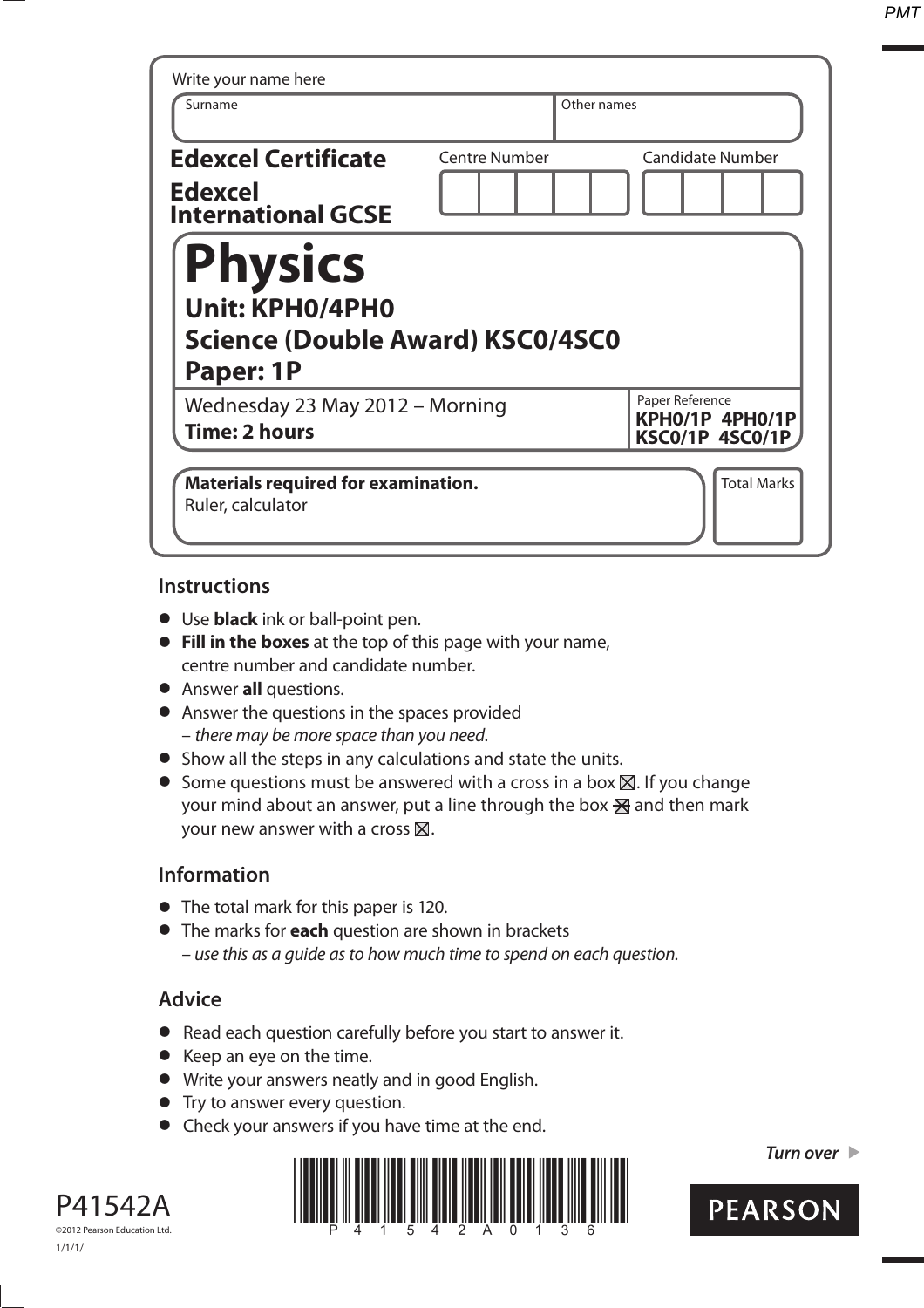#### **EQUATIONS** You may find the following equations useful. energy transferred = current  $\times$  voltage  $\times$ time  $E = I \times V \times t$ pressure  $\times$  volume = constant p<sub>1</sub>  $\times$  $V_1 = p_2 \times V_2$ frequency = 1 time period f  $f = \frac{1}{T}$ power = work done time taken  $P = \frac{W}{A}$  $=\frac{1}{t}$ power = energy transferred time taken  $P = \frac{W}{A}$  $=\frac{1}{t}$ orbital speed =  $2\pi \times$  orbital radius time period  $\pi \times$  orbital radius 2  $\times \pi \times r$ v T  $=\frac{2 \times \pi \times}{\pi}$

Where necessary, assume the acceleration of free fall,  $g = 10 \text{ m/s}^2$ .

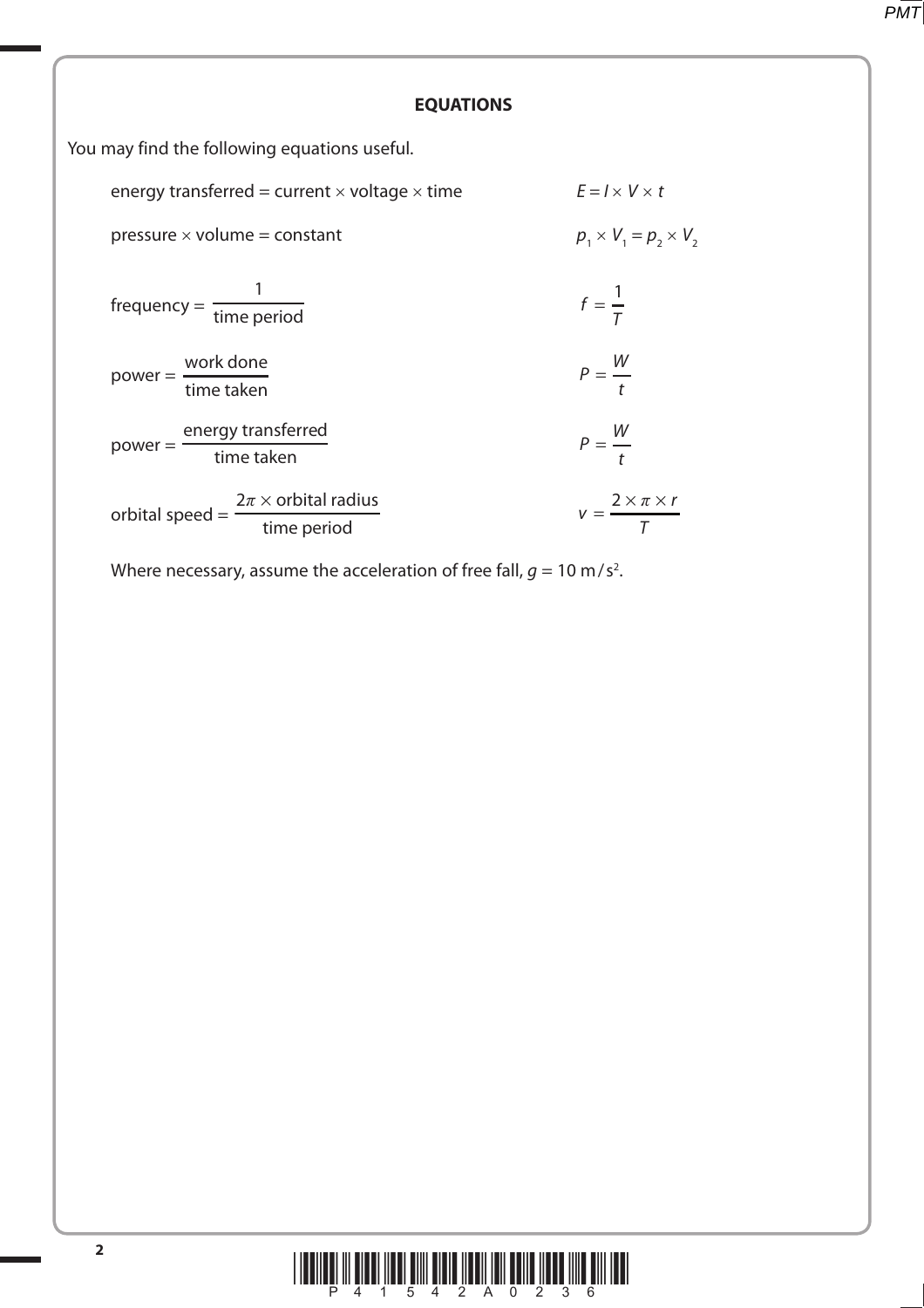|             | radio<br>waves | A                                                                          | infrared | visible<br>light | ultraviolet                      | B | gamma<br>rays |
|-------------|----------------|----------------------------------------------------------------------------|----------|------------------|----------------------------------|---|---------------|
|             |                | (a) The names of two parts of the electromagnetic spectrum are missing.    |          |                  |                                  |   |               |
|             |                | Complete the table with the names of the missing parts.                    |          |                  |                                  |   |               |
|             |                |                                                                            |          |                  |                                  |   | (2)           |
|             |                |                                                                            |          | Name             |                                  |   |               |
|             |                | A                                                                          |          |                  |                                  |   |               |
|             |                |                                                                            |          |                  |                                  |   |               |
|             |                | B                                                                          |          |                  |                                  |   |               |
|             |                |                                                                            |          |                  |                                  |   |               |
|             |                | (b) The Sun emits different types of electromagnetic waves.                |          |                  |                                  |   |               |
|             | (i)            | Which of these is the same for all the waves?                              |          |                  |                                  |   |               |
| $\boxtimes$ | A              | amplitude                                                                  |          |                  |                                  |   | (1)           |
| $\times$    | B              | frequency                                                                  |          |                  |                                  |   |               |
| $\times$    |                | C speed                                                                    |          |                  |                                  |   |               |
| $\times$    |                | <b>D</b> wavelength                                                        |          |                  |                                  |   |               |
|             |                | (ii) Which type of electromagnetic wave causes sunburn and snow blindness? |          |                  |                                  |   |               |
| $\times$    |                | A gamma rays                                                               |          |                  |                                  |   | (1)           |
| ×           | B              | infrared                                                                   |          |                  |                                  |   |               |
| X           | C              | radio waves                                                                |          |                  |                                  |   |               |
| X           | D              | ultraviolet                                                                |          |                  |                                  |   |               |
|             |                |                                                                            |          |                  | (Total for Question 1 = 4 marks) |   |               |



**3**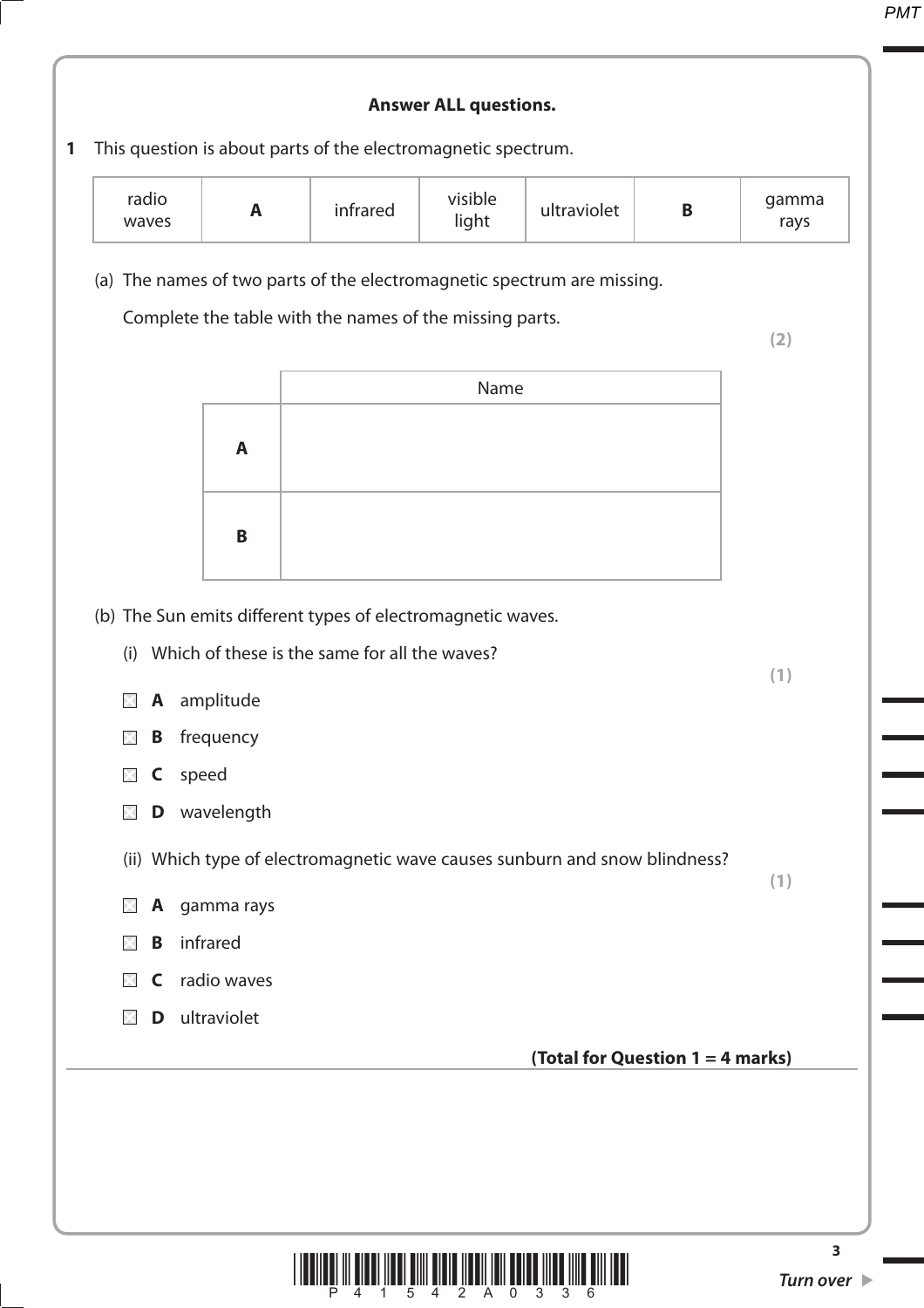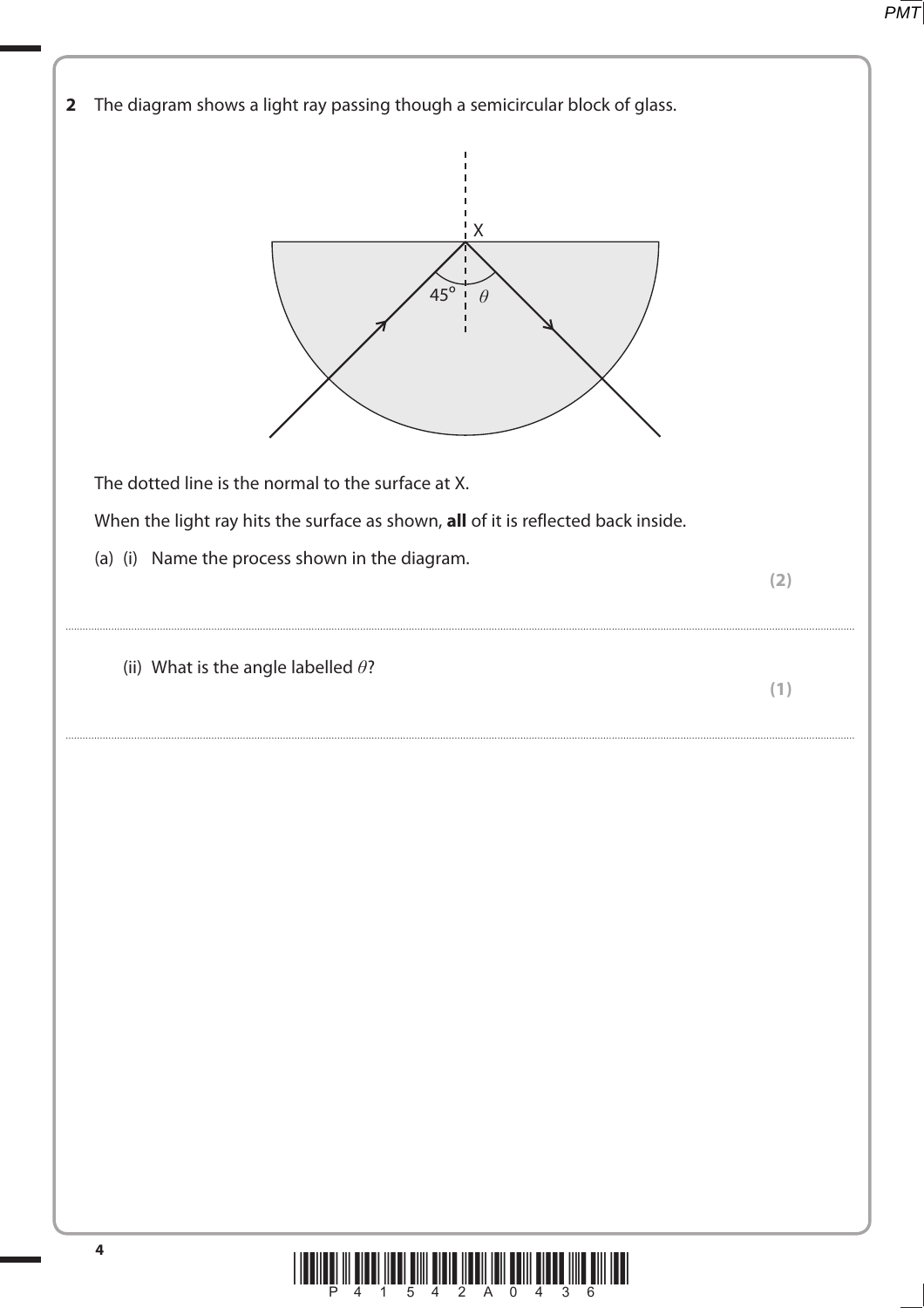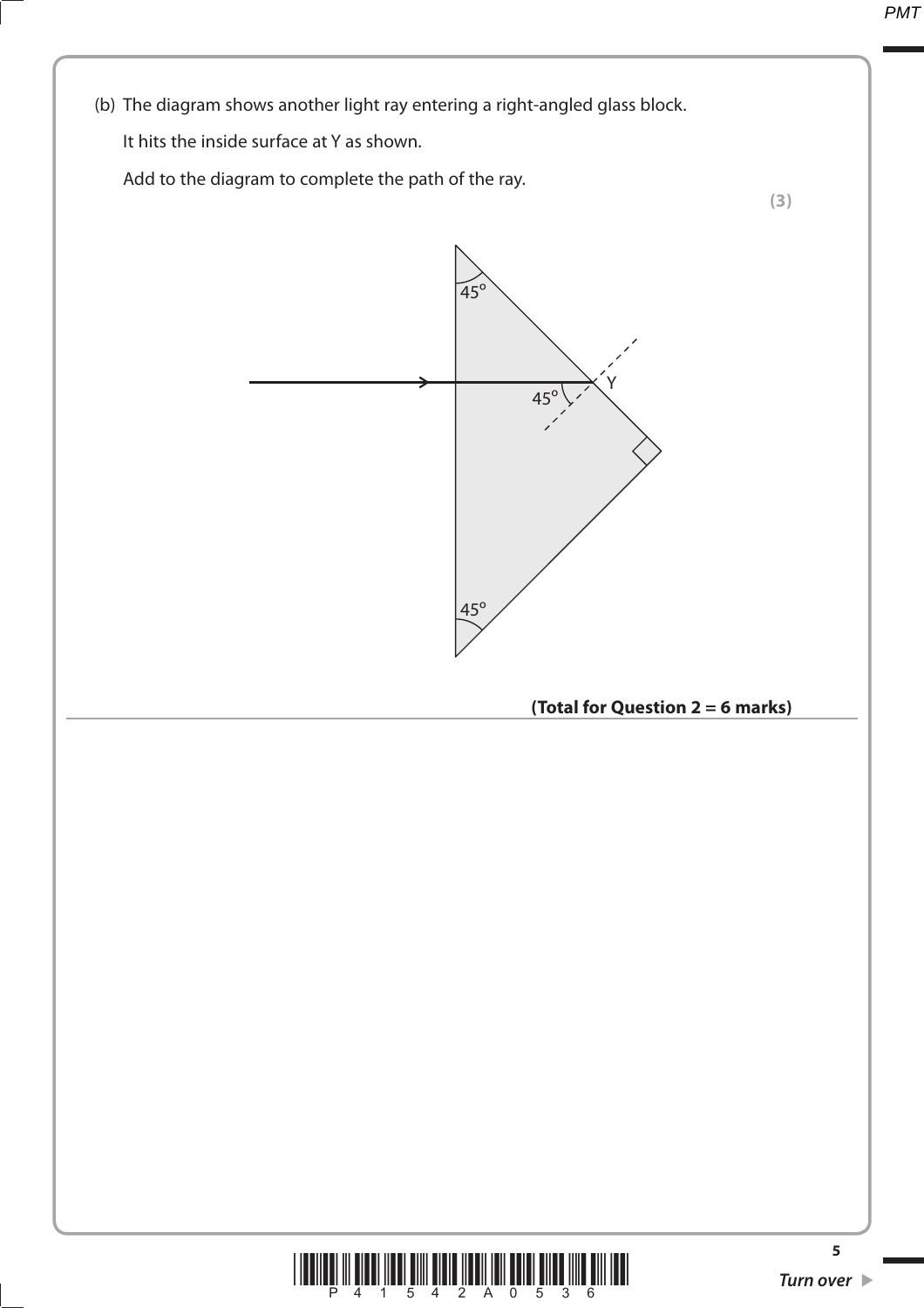| 3              | A rabbit runs across the road in front of a car.                                         |
|----------------|------------------------------------------------------------------------------------------|
|                | The driver applies the brakes.                                                           |
|                | $\bigcirc$                                                                               |
|                | State four factors that affect the chance of the rabbit escaping without being hit.      |
|                | (4)                                                                                      |
|                |                                                                                          |
|                |                                                                                          |
| 2 <sup>1</sup> |                                                                                          |
|                |                                                                                          |
|                | 3                                                                                        |
|                |                                                                                          |
|                |                                                                                          |
|                |                                                                                          |
|                | (Total for Question 3 = 4 marks)                                                         |
|                |                                                                                          |
|                |                                                                                          |
|                |                                                                                          |
|                |                                                                                          |
|                | 6<br><u> I ISOIIEN III DINNI IISOI DIIII DININ IISOI ISII DOIID DIIN OIII DIII IND I</u> |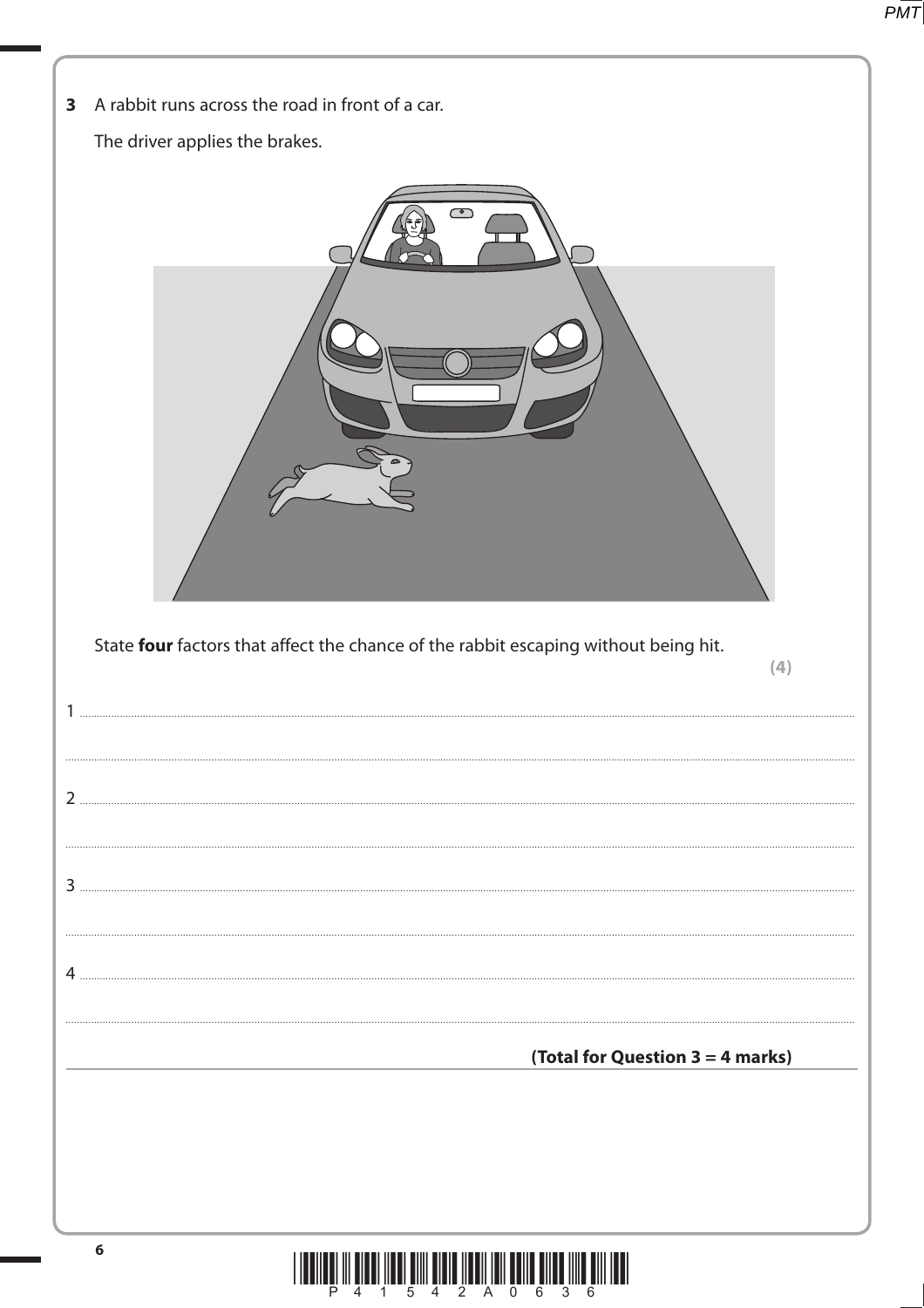## **BLANK PAGE**

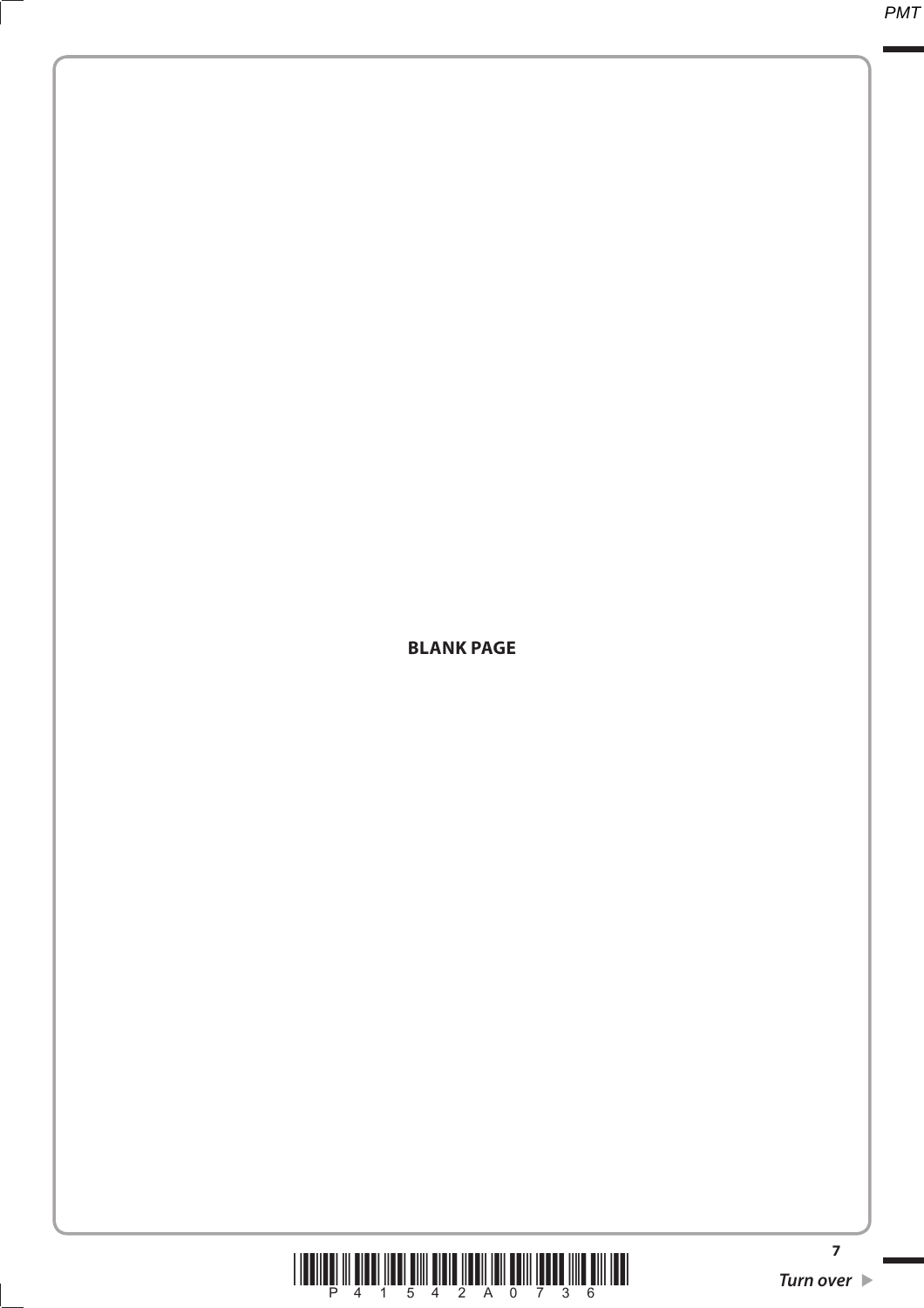**4** A student places a pile of coins on a table, as shown in photograph **A**. Photograph **A** There are 8 coins in the pile. The weight of each coin is 0.036 N. The area of each coin is 0.0013  $m^2$ . (a) (i) State the equation linking pressure, force and area. **(1)** (ii) Calculate the pressure on the table caused by the pile of coins. **(2)** Pressure = ................................ Pa

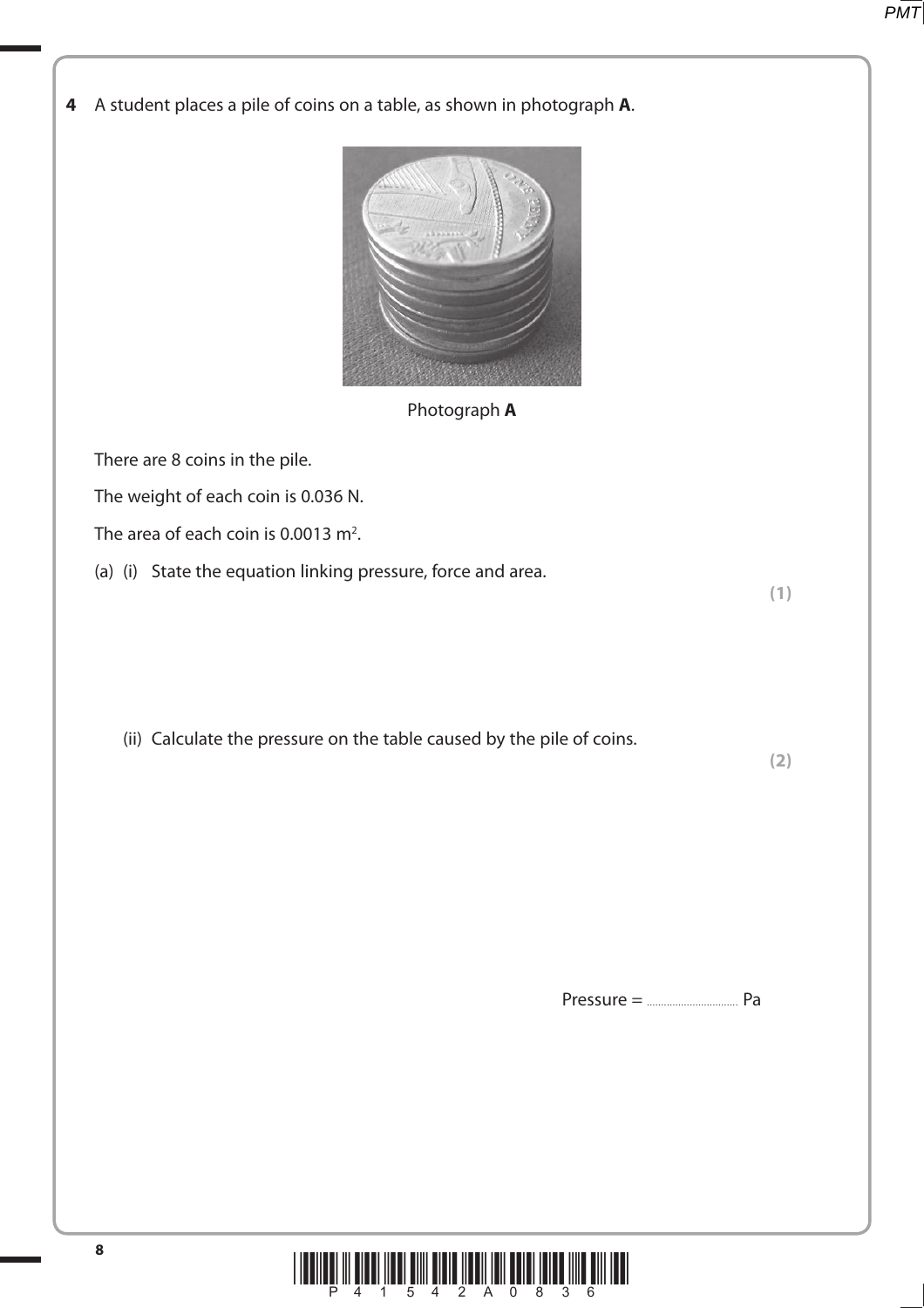

 $1\,$   $5\,$   $4\,$   $2\,$   $8\,$   $0\,$   $9\,$   $3\,$   $6\,$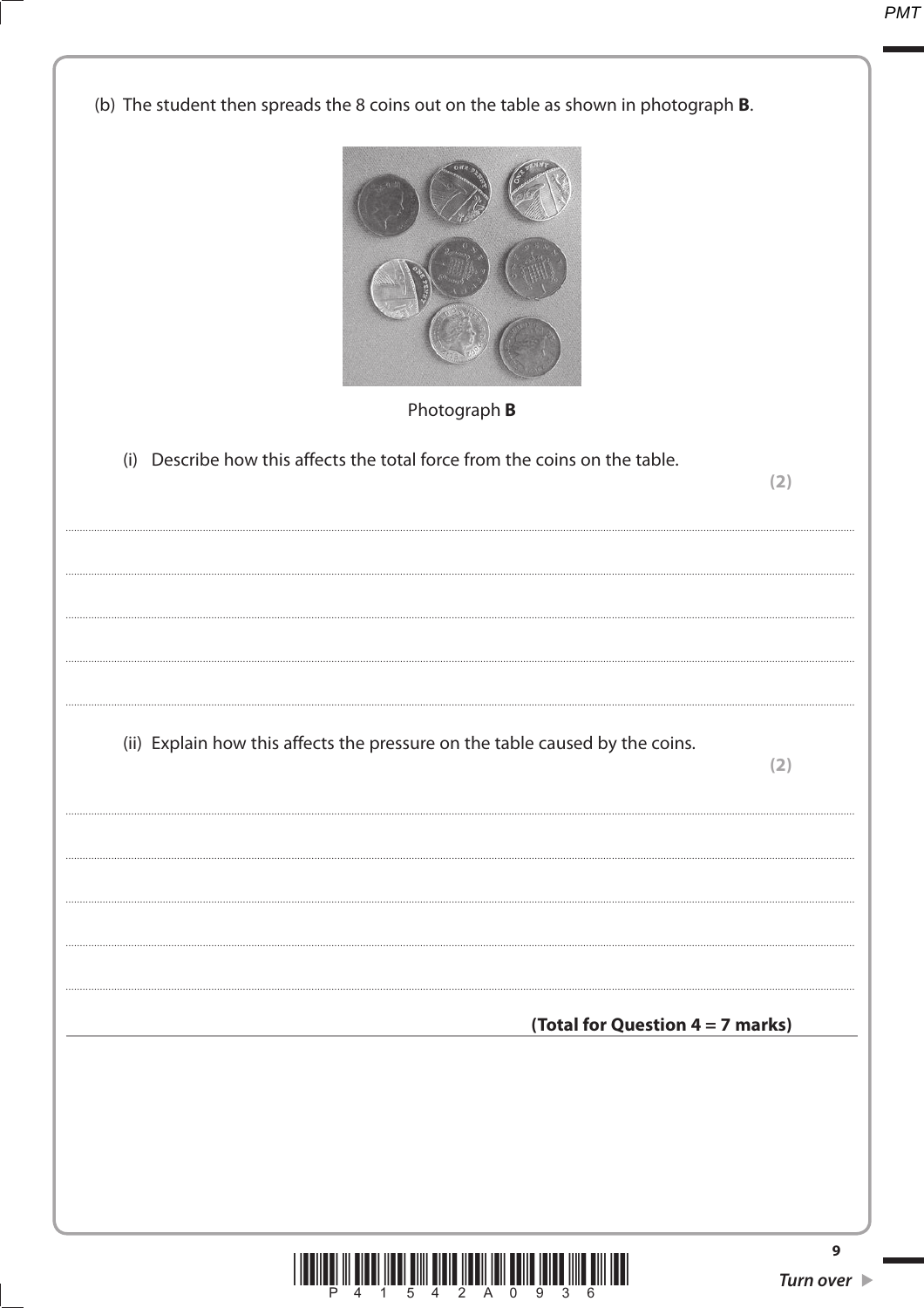![](_page_9_Picture_1.jpeg)

![](_page_9_Picture_3.jpeg)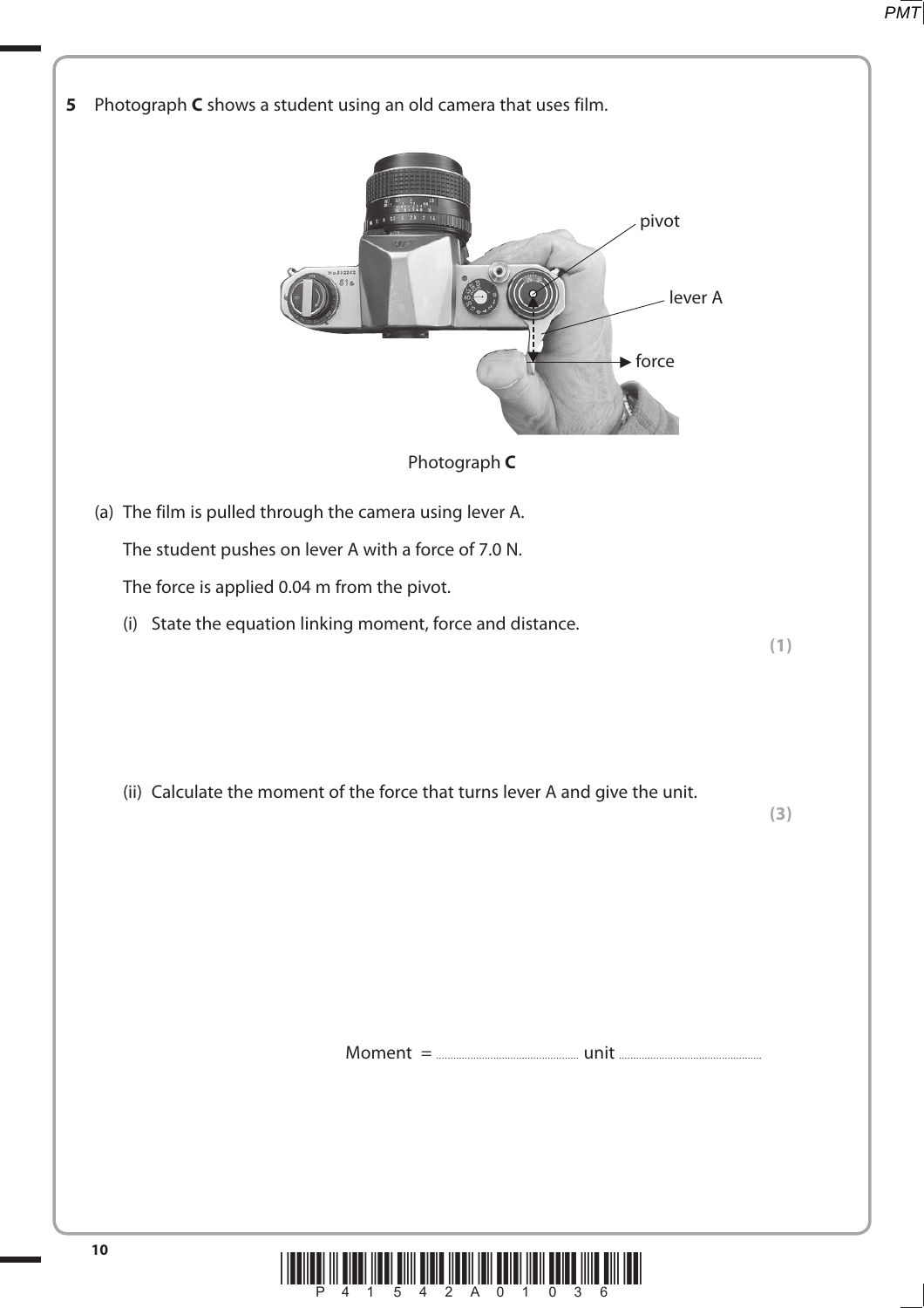![](_page_10_Picture_1.jpeg)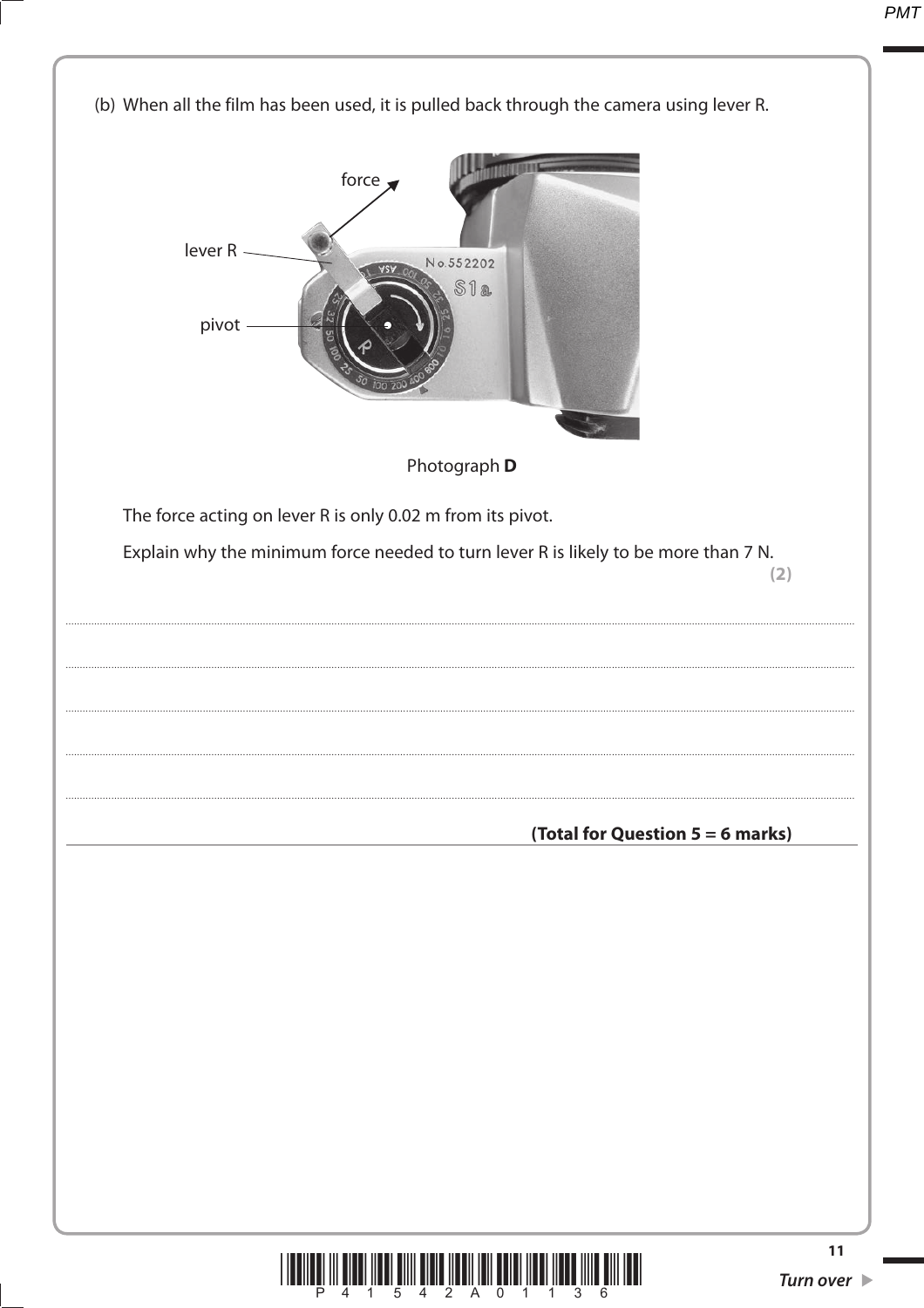**6** The London Eye is a large Ferris wheel. A student measures the diameter of the London Eye using two methods. (a) Her first method is to walk across the shadow of the wheel and count her steps. London Eye ∩ ┌  $\overline{\phantom{0}}$ shadow of London Eye  $\overline{\mathsf{C}}$ Not to scale student 12  $\left|\frac{1}{2}\right|\left|\frac{1}{4}\right|\left|\frac{1}{4}\right|\left|\frac{1}{5}\right|\left|\frac{1}{4}\right|\left|\frac{1}{5}\right|\left|\frac{1}{4}\right|\left|\frac{1}{2}\right|\left|\frac{1}{4}\right|\left|\frac{1}{2}\right|\left|\frac{1}{4}\right|\left|\frac{1}{2}\right|\left|\frac{1}{4}\right|\left|\frac{1}{2}\right|\left|\frac{1}{4}\right|\left|\frac{1}{2}\right|\left|\frac{1}{4}\right|\left|\frac{1}{4}\right|\left|\frac{1}{4}\right|\left|\frac{1}{4}\right|\left|\frac{1}{4}\right|\left|\frac{1}{$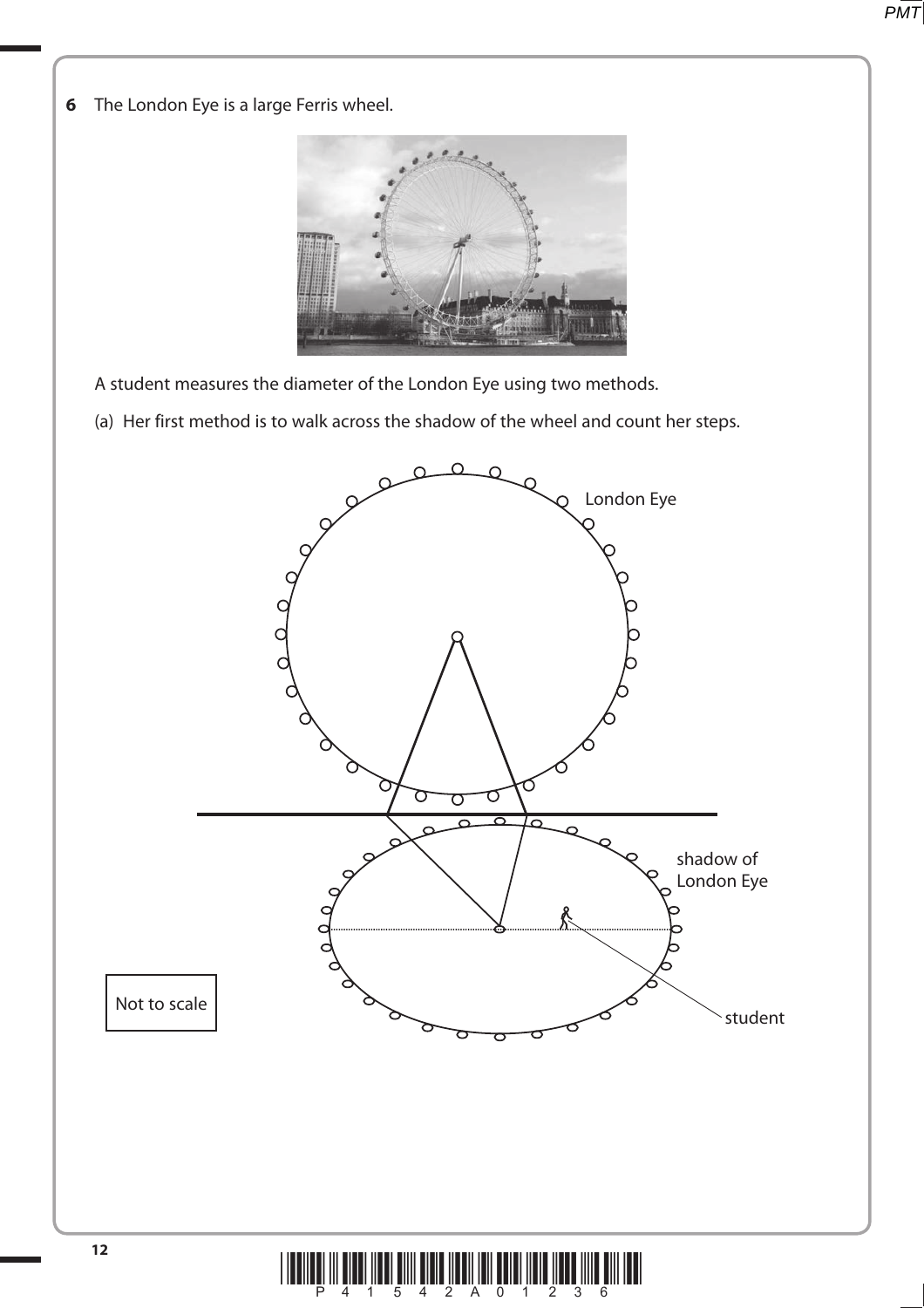|                                                                                                             | 13<br>Turn over $\blacktriangleright$ |
|-------------------------------------------------------------------------------------------------------------|---------------------------------------|
|                                                                                                             |                                       |
|                                                                                                             |                                       |
| (iii) Suggest one way that the student could improve this method to give a more<br>accurate value.          | (1)                                   |
|                                                                                                             |                                       |
|                                                                                                             |                                       |
| 1                                                                                                           | (2)                                   |
| Diameter = $\frac{1}{2}$ m<br>(ii) Suggest two reasons why this value may not be accurate.                  |                                       |
|                                                                                                             |                                       |
|                                                                                                             |                                       |
| (i) Calculate the diameter of the wheel using the student's data.<br>Give your answer to the nearest metre. | (2)                                   |
| She estimates that each of her steps is 0.74 m long.                                                        |                                       |
| She counts 170 steps across the diameter of the wheel.                                                      |                                       |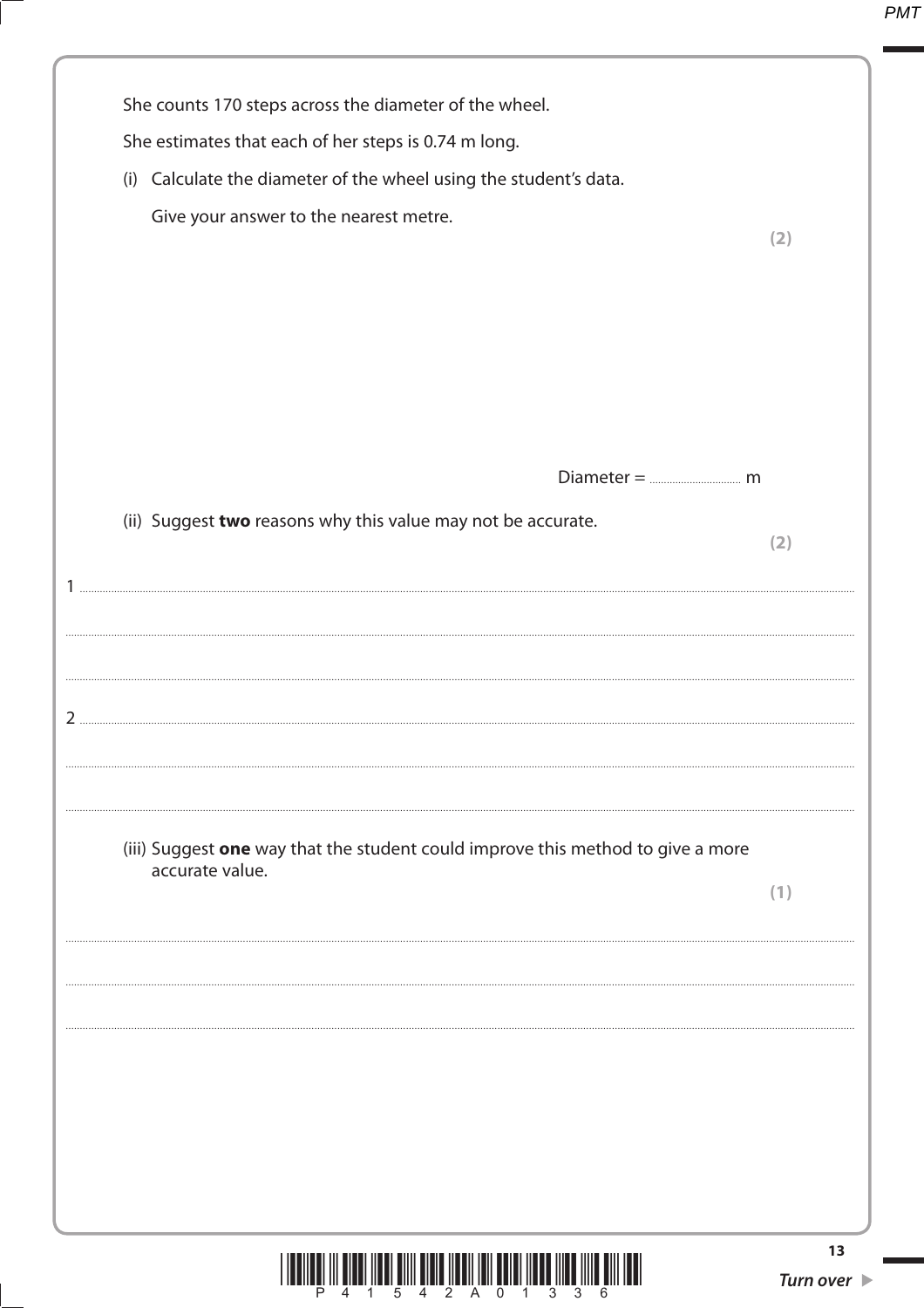(b) Her second method is to use an altimeter. The altimeter can measure height to the nearest 5 m.

 The student goes for a ride on the London Eye. She notes her height above the ground every five minutes.

Her results are shown in the table.

| <b>Time in minutes</b> |  |    |  |  |
|------------------------|--|----|--|--|
| Height in m            |  | Q( |  |  |

(i) Use the grid to plot a graph of these results.

Draw a curved line of best fit.

**(5)**

*PMT*

![](_page_13_Picture_7.jpeg)

(ii) Use your graph to find the diameter of the wheel according to the altimeter readings.

**(1)**

Diameter of the wheel according to the altimeter = ................................ m

![](_page_13_Picture_11.jpeg)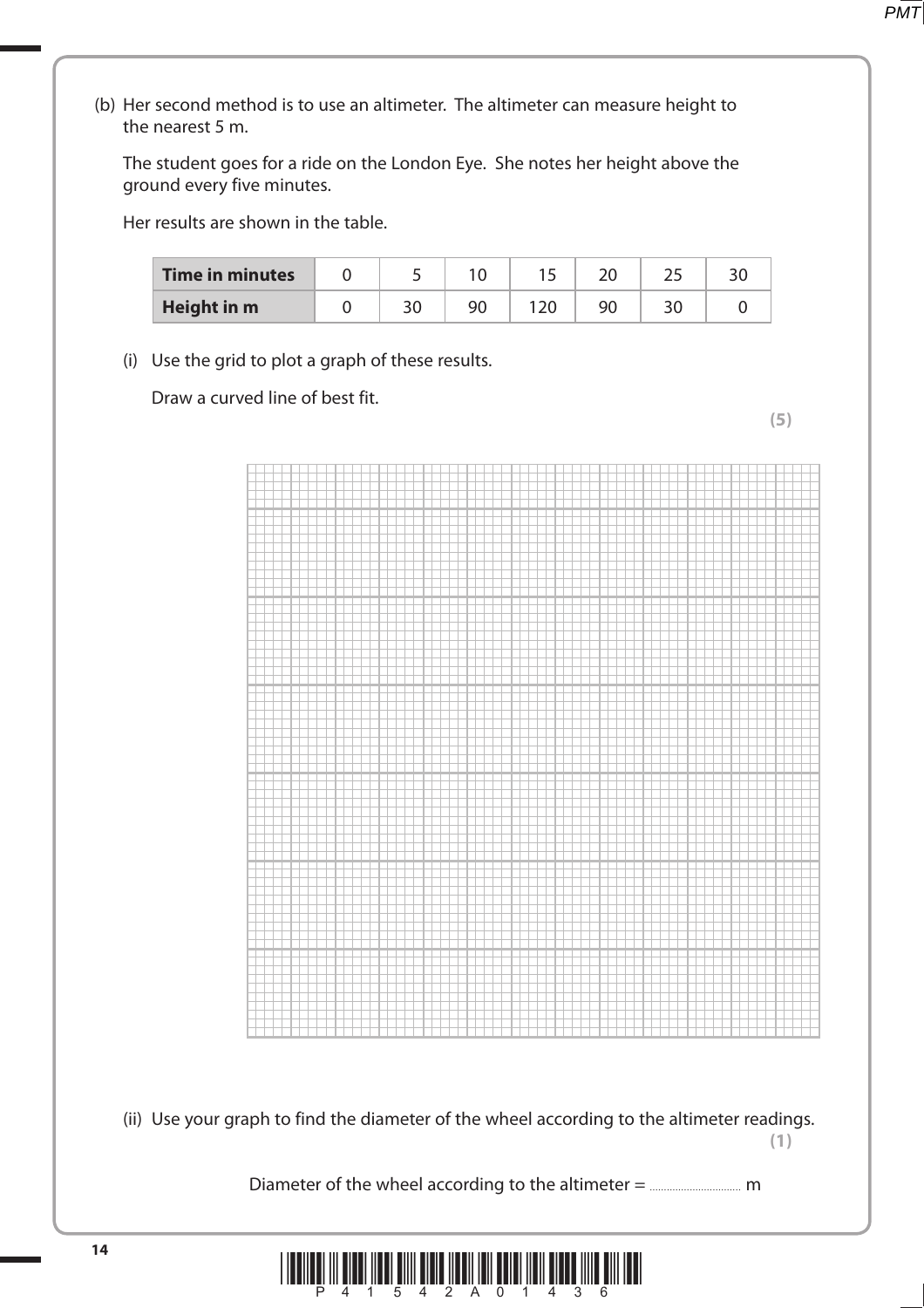| Does the value for the diameter of the wheel from the student's altimeter readings<br>agree with the website value? |                                   |
|---------------------------------------------------------------------------------------------------------------------|-----------------------------------|
| Give a reason for your answer.                                                                                      |                                   |
|                                                                                                                     | (1)                               |
|                                                                                                                     |                                   |
|                                                                                                                     |                                   |
|                                                                                                                     |                                   |
|                                                                                                                     |                                   |
|                                                                                                                     | (Total for Question 6 = 12 marks) |
|                                                                                                                     |                                   |
|                                                                                                                     |                                   |
|                                                                                                                     |                                   |
|                                                                                                                     |                                   |
|                                                                                                                     |                                   |
|                                                                                                                     |                                   |
|                                                                                                                     |                                   |
|                                                                                                                     |                                   |
|                                                                                                                     |                                   |
|                                                                                                                     |                                   |
|                                                                                                                     |                                   |
|                                                                                                                     |                                   |
|                                                                                                                     |                                   |
|                                                                                                                     |                                   |
|                                                                                                                     |                                   |
|                                                                                                                     |                                   |
|                                                                                                                     |                                   |
|                                                                                                                     |                                   |
|                                                                                                                     |                                   |
|                                                                                                                     |                                   |
|                                                                                                                     |                                   |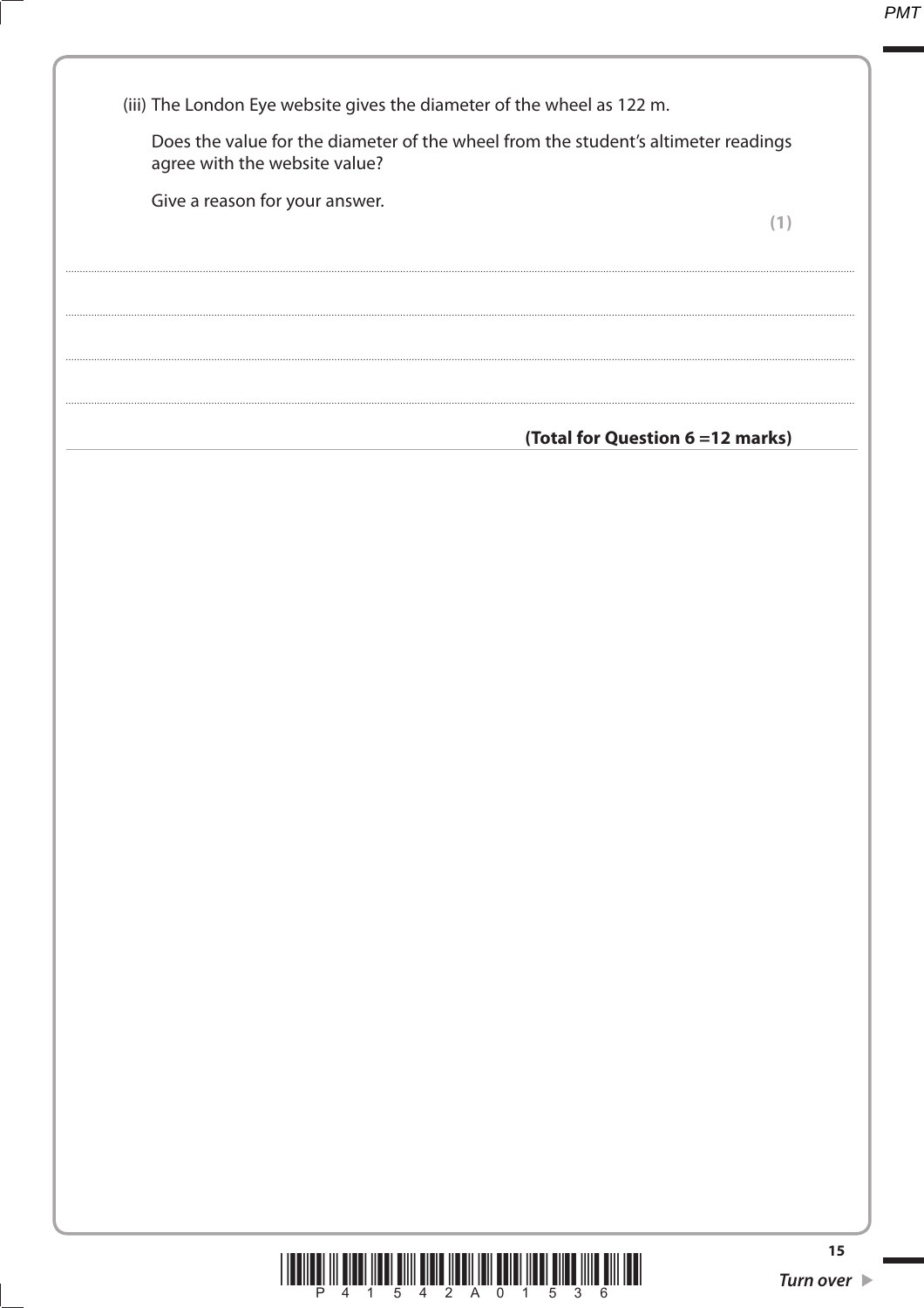|                                | (a) Explain how the woollen blanket helps to keep the student warm.         | (4) |
|--------------------------------|-----------------------------------------------------------------------------|-----|
|                                |                                                                             |     |
|                                |                                                                             |     |
|                                |                                                                             |     |
|                                |                                                                             |     |
|                                |                                                                             |     |
|                                |                                                                             |     |
|                                |                                                                             |     |
|                                |                                                                             |     |
|                                |                                                                             |     |
|                                |                                                                             |     |
| (b) The student says           |                                                                             |     |
|                                |                                                                             |     |
|                                | I think that I can use shiny aluminium<br>foil instead to keep myself warm. |     |
|                                |                                                                             |     |
|                                |                                                                             |     |
|                                |                                                                             |     |
|                                |                                                                             |     |
|                                |                                                                             |     |
| Do you agree with the student? |                                                                             |     |
| Explain why.                   |                                                                             | (1) |
|                                |                                                                             |     |
|                                |                                                                             |     |
|                                |                                                                             |     |
|                                |                                                                             |     |
|                                | (Total for Question 7 = 5 marks)                                            |     |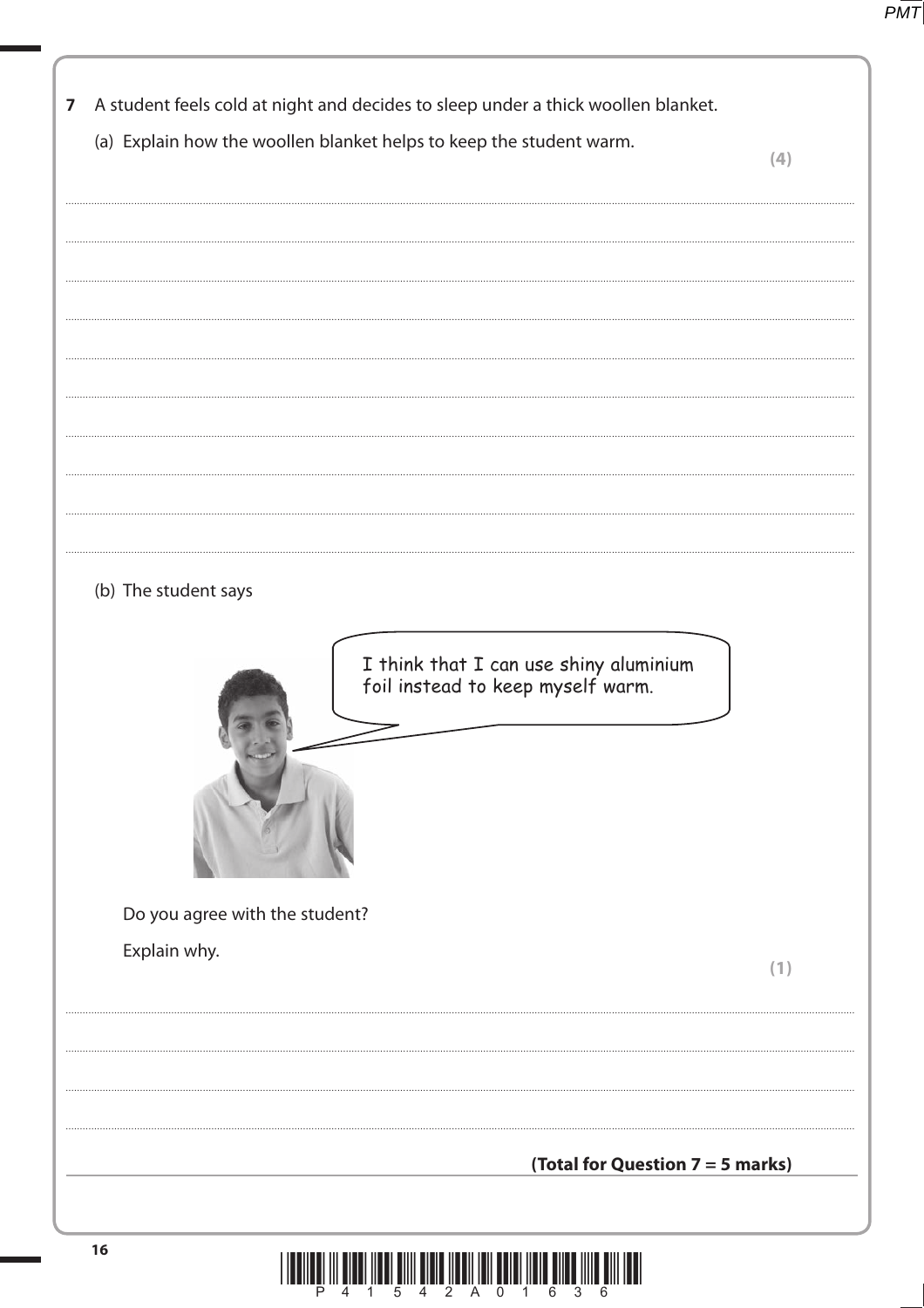| 8 |                        |   | Radon is a gas produced by some types of rocks.                                                         |     |  |
|---|------------------------|---|---------------------------------------------------------------------------------------------------------|-----|--|
|   |                        |   | (a) Radon is a natural source of radioactivity.                                                         |     |  |
|   |                        |   | What is the name for this radioactivity?                                                                | (1) |  |
|   | $\times$               |   | A background radiation                                                                                  |     |  |
|   | $\mathbb{R}$           | B | chain reaction                                                                                          |     |  |
|   | $\times$               |   | <b>C</b> radioactive dating                                                                             |     |  |
|   | $\times$               | D | radiotherapy                                                                                            |     |  |
|   |                        |   | (b) There are two sources of alpha radiation in some houses:                                            |     |  |
|   | $\bullet$<br>$\bullet$ |   | radon gas in the air<br>solid americium in a smoke alarm                                                |     |  |
|   |                        |   | The alpha particles from radon are a greater risk to health than the alpha particles<br>from americium. |     |  |
|   |                        |   | Explain why.                                                                                            | (2) |  |
|   |                        |   |                                                                                                         |     |  |
|   |                        |   |                                                                                                         |     |  |
|   |                        |   |                                                                                                         |     |  |
|   |                        |   |                                                                                                         |     |  |
|   |                        |   |                                                                                                         |     |  |
|   |                        |   |                                                                                                         |     |  |
|   |                        |   |                                                                                                         |     |  |
|   |                        |   |                                                                                                         |     |  |
|   |                        |   |                                                                                                         |     |  |
|   |                        |   |                                                                                                         |     |  |
|   |                        |   |                                                                                                         |     |  |
|   |                        |   |                                                                                                         |     |  |
|   |                        |   |                                                                                                         |     |  |
|   |                        |   |                                                                                                         |     |  |
|   |                        |   |                                                                                                         |     |  |
|   |                        |   |                                                                                                         |     |  |
|   |                        |   |                                                                                                         |     |  |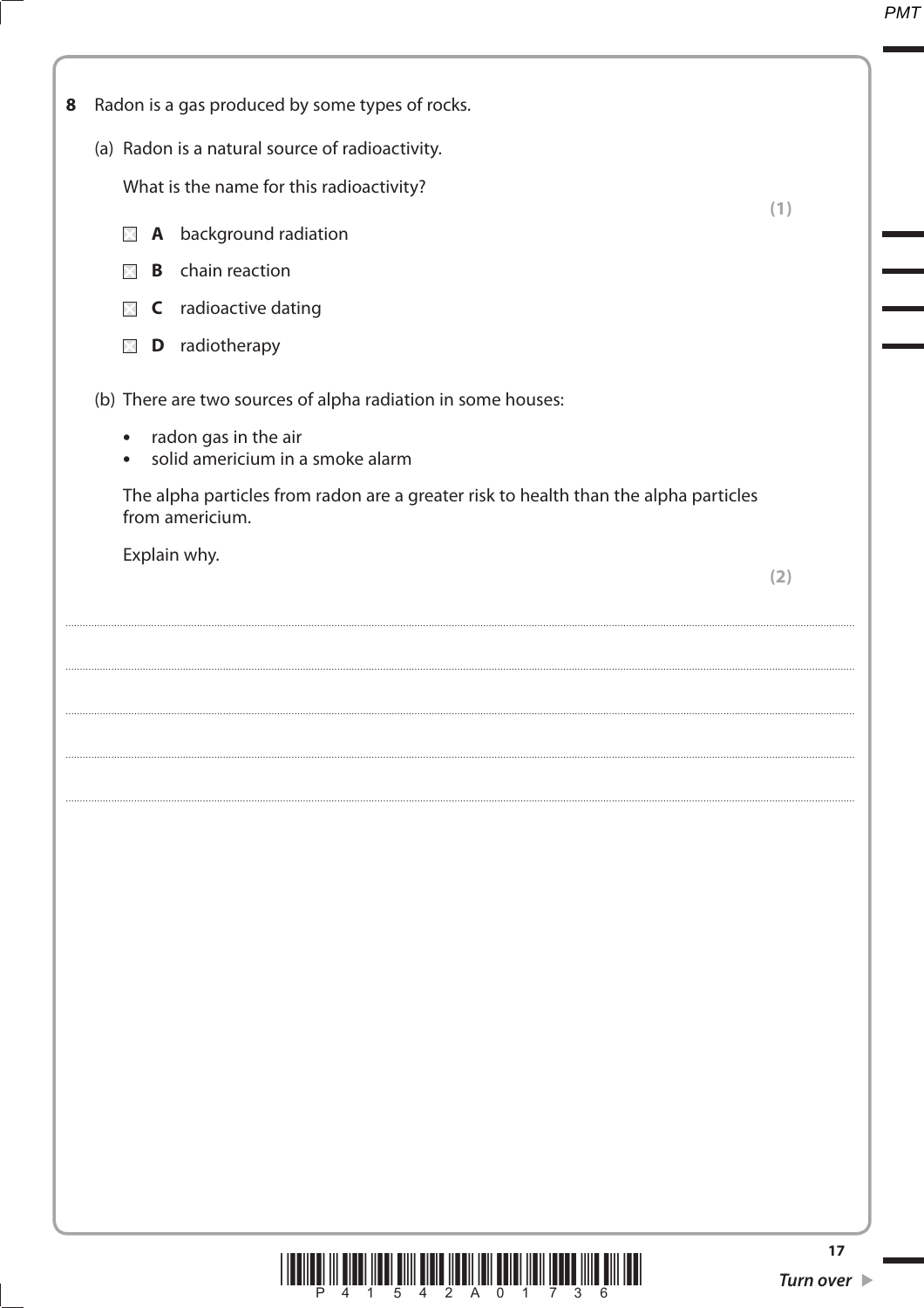|     |   | (c) Radon-222 and radon-220 are both isotopes of radon. |     |
|-----|---|---------------------------------------------------------|-----|
| (i) |   | A nucleus of radon-222 has 86 protons.                  |     |
|     |   | How many protons are there in a nucleus of radon-220?   |     |
| X   |   | A 86                                                    | (1) |
| ×   | B | less than 86                                            |     |
| ×   | C | more than 86                                            |     |
| X   | D | none                                                    |     |
|     |   | (ii) A nucleus of radon-222 has 136 neutrons.           |     |
|     |   | How many neutrons are there in a nucleus of radon-220?  |     |
| ×   | A | 86                                                      | (1) |
| X   | B | 134                                                     |     |
| ×   | C | 136                                                     |     |
|     | D | 220                                                     |     |

![](_page_17_Picture_2.jpeg)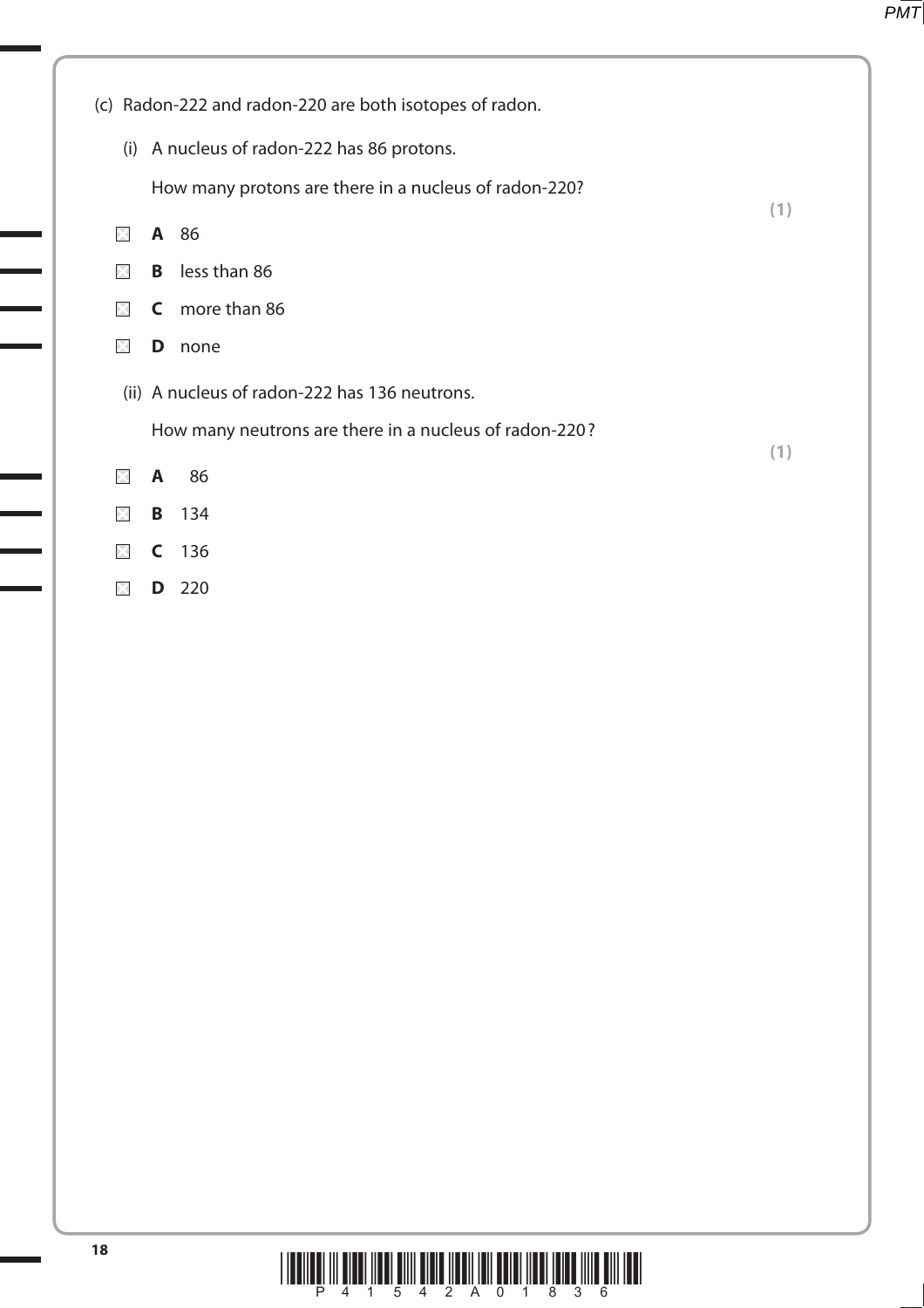![](_page_18_Figure_0.jpeg)

![](_page_18_Figure_1.jpeg)

 $\overline{5}$  4

2 A 0 1 9 3 6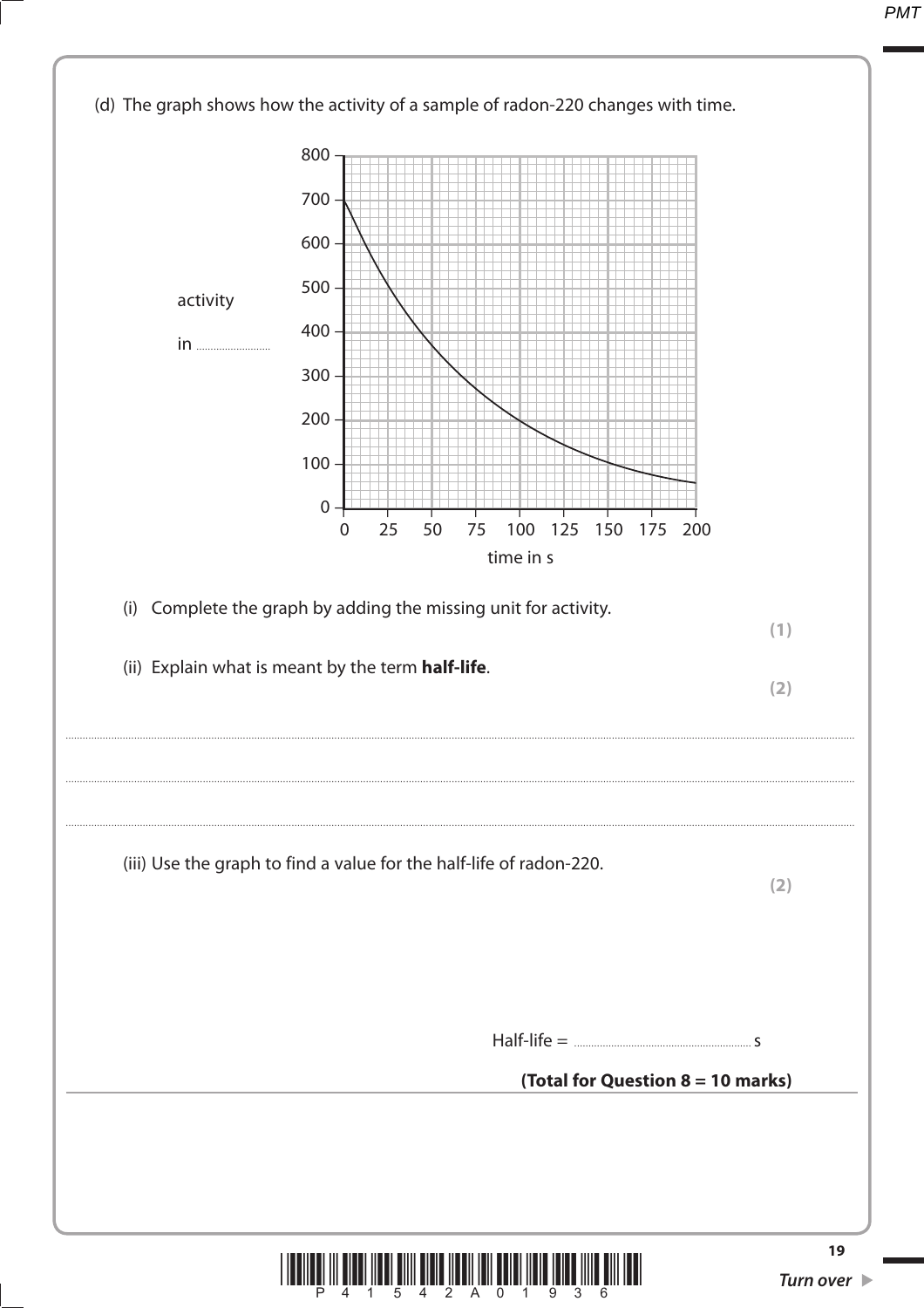$PMT$ 

|          | (a) Sound waves are                                              | (1) |
|----------|------------------------------------------------------------------|-----|
|          | $\blacksquare$ <b>A</b> electromagnetic waves                    |     |
| $\times$ | <b>B</b> ionising radiation                                      |     |
| $\times$ | <b>C</b> longitudinal waves                                      |     |
| $\times$ | <b>D</b> transverse waves                                        |     |
|          | (b) Describe an experiment to measure the speed of sound in air. | (5) |
|          |                                                                  |     |
|          |                                                                  |     |
|          |                                                                  |     |
|          |                                                                  |     |
|          |                                                                  |     |
|          |                                                                  |     |
|          |                                                                  |     |
|          |                                                                  |     |
|          |                                                                  |     |
|          |                                                                  |     |
|          |                                                                  |     |
|          |                                                                  |     |
|          |                                                                  |     |
|          |                                                                  |     |
|          |                                                                  |     |
|          |                                                                  |     |
|          |                                                                  |     |

í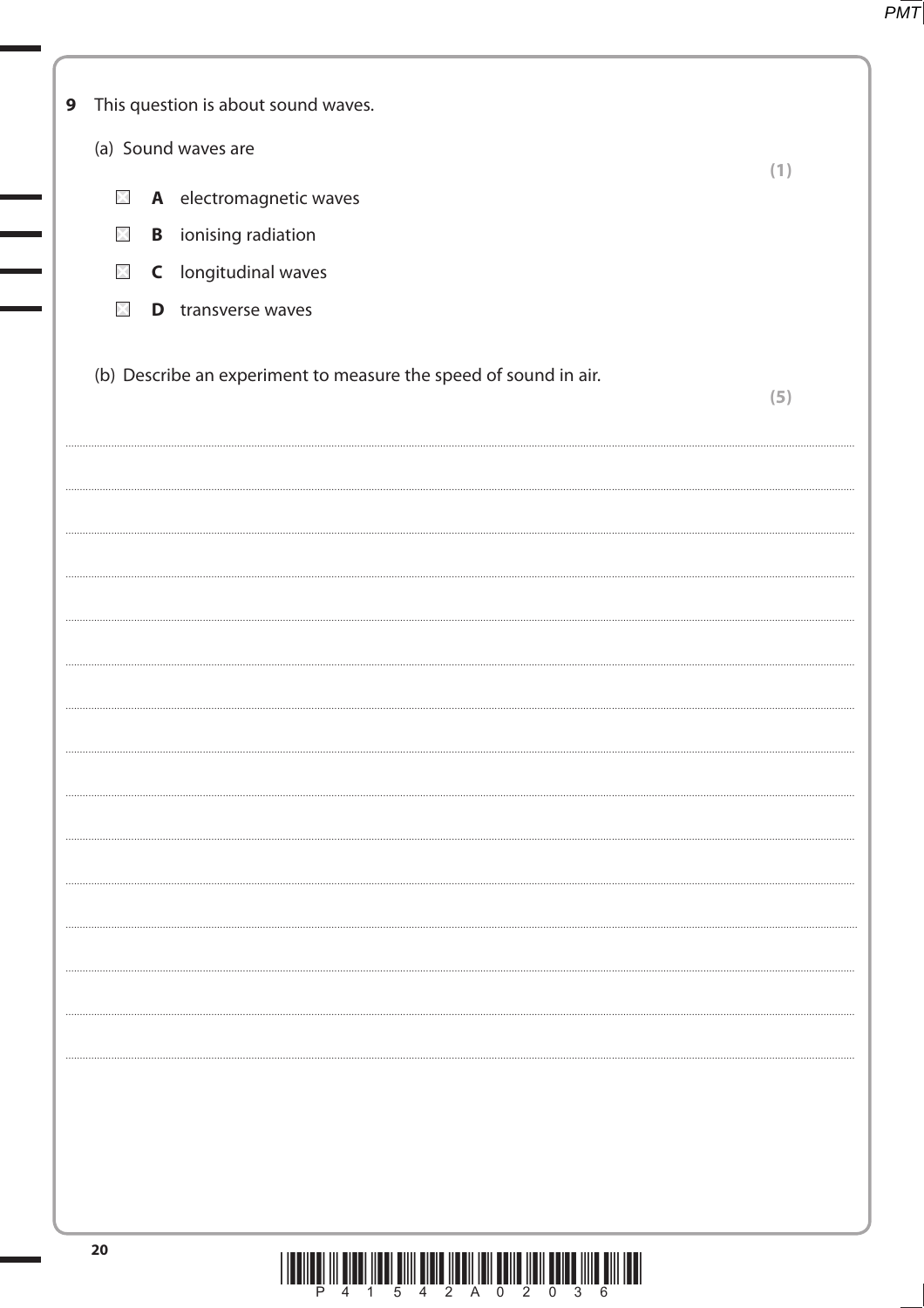![](_page_20_Figure_1.jpeg)

1 5 4 2 A 0 2 1

3 - 6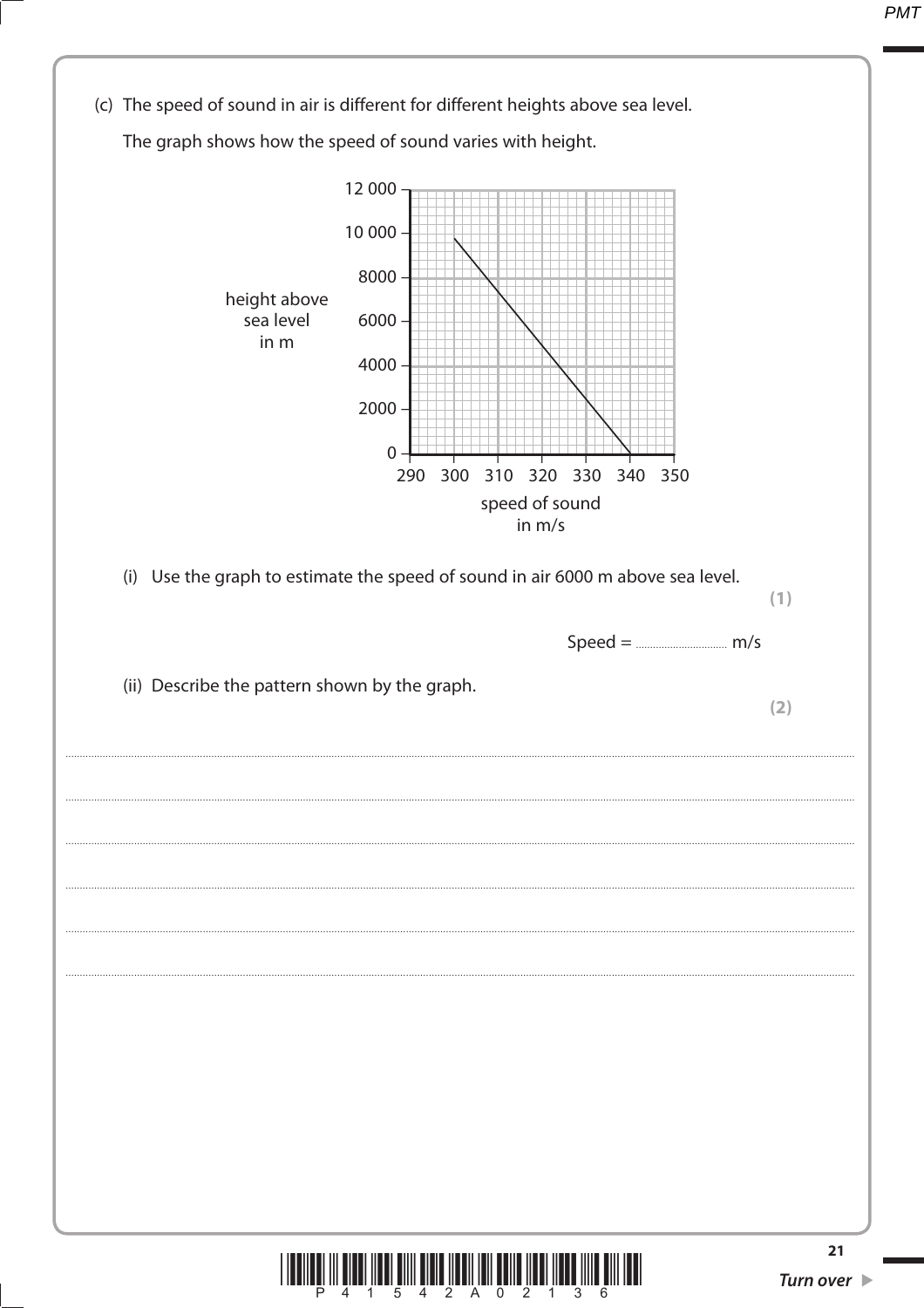(iii) Some aeroplanes can travel faster than the speed of sound. When an aeroplane travels faster than the speed of sound it causes a shock wave. People on the ground hear this shock wave as a sonic boom. A student says It is easier for an aeroplane to make a sonic boom when it travels higher up. Do you agree with the student? Explain why.  $(2)$ (Total for Question 9 = 11 marks)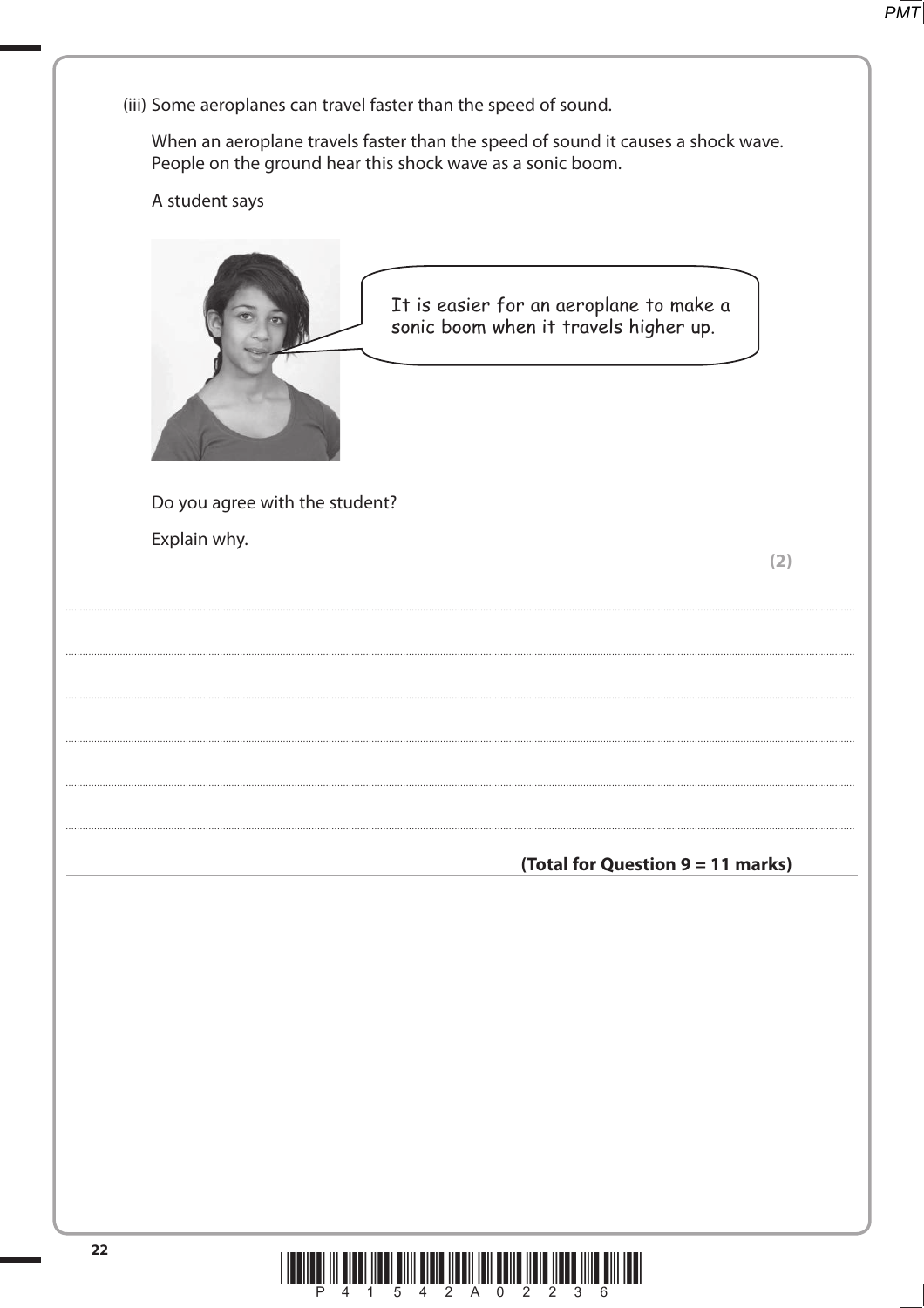| Describe how the resistance of an LDR varies as the light intensity changes.      |                                 |
|-----------------------------------------------------------------------------------|---------------------------------|
| You may sketch a graph to help your answer.                                       |                                 |
|                                                                                   | (3)                             |
|                                                                                   |                                 |
|                                                                                   |                                 |
|                                                                                   |                                 |
|                                                                                   |                                 |
|                                                                                   |                                 |
|                                                                                   |                                 |
|                                                                                   |                                 |
|                                                                                   |                                 |
|                                                                                   |                                 |
|                                                                                   |                                 |
|                                                                                   |                                 |
|                                                                                   |                                 |
|                                                                                   |                                 |
|                                                                                   |                                 |
|                                                                                   |                                 |
|                                                                                   |                                 |
|                                                                                   |                                 |
|                                                                                   |                                 |
|                                                                                   |                                 |
|                                                                                   |                                 |
| (Total for Question 10 = 3 marks)                                                 |                                 |
|                                                                                   |                                 |
|                                                                                   |                                 |
|                                                                                   |                                 |
|                                                                                   |                                 |
|                                                                                   |                                 |
|                                                                                   |                                 |
|                                                                                   |                                 |
|                                                                                   |                                 |
|                                                                                   | 23                              |
| <u>TITINI JIH ÇITINI ÇINI ÇITIN JIHI JIHI ÇINI JIHI JIHI JIHI JIHI JIHI JIHI </u> | Turn over $\blacktriangleright$ |
| 3                                                                                 |                                 |

10 A light dependent resistor (LDR) can be used as a sensor to detect light intensity.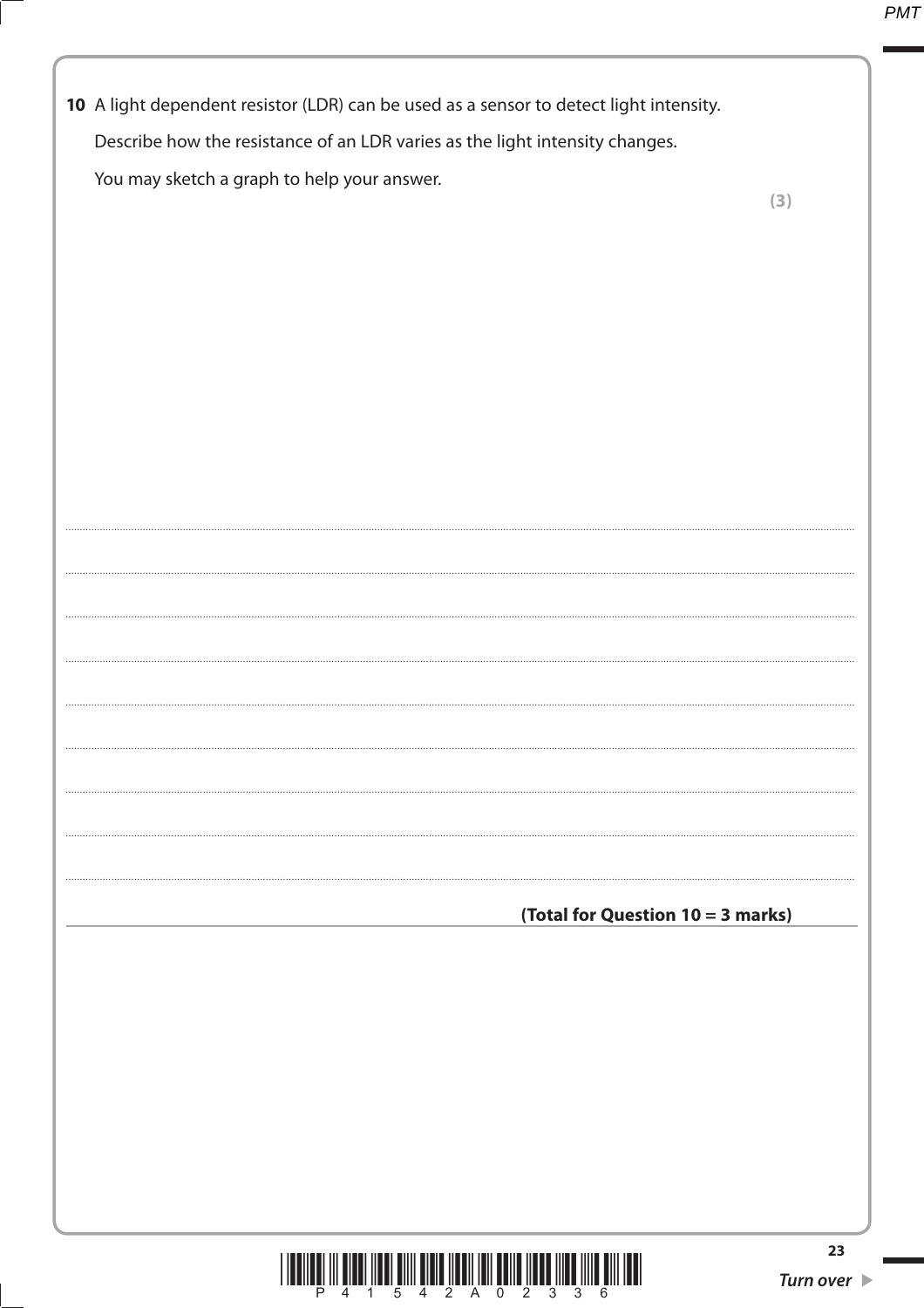![](_page_23_Figure_1.jpeg)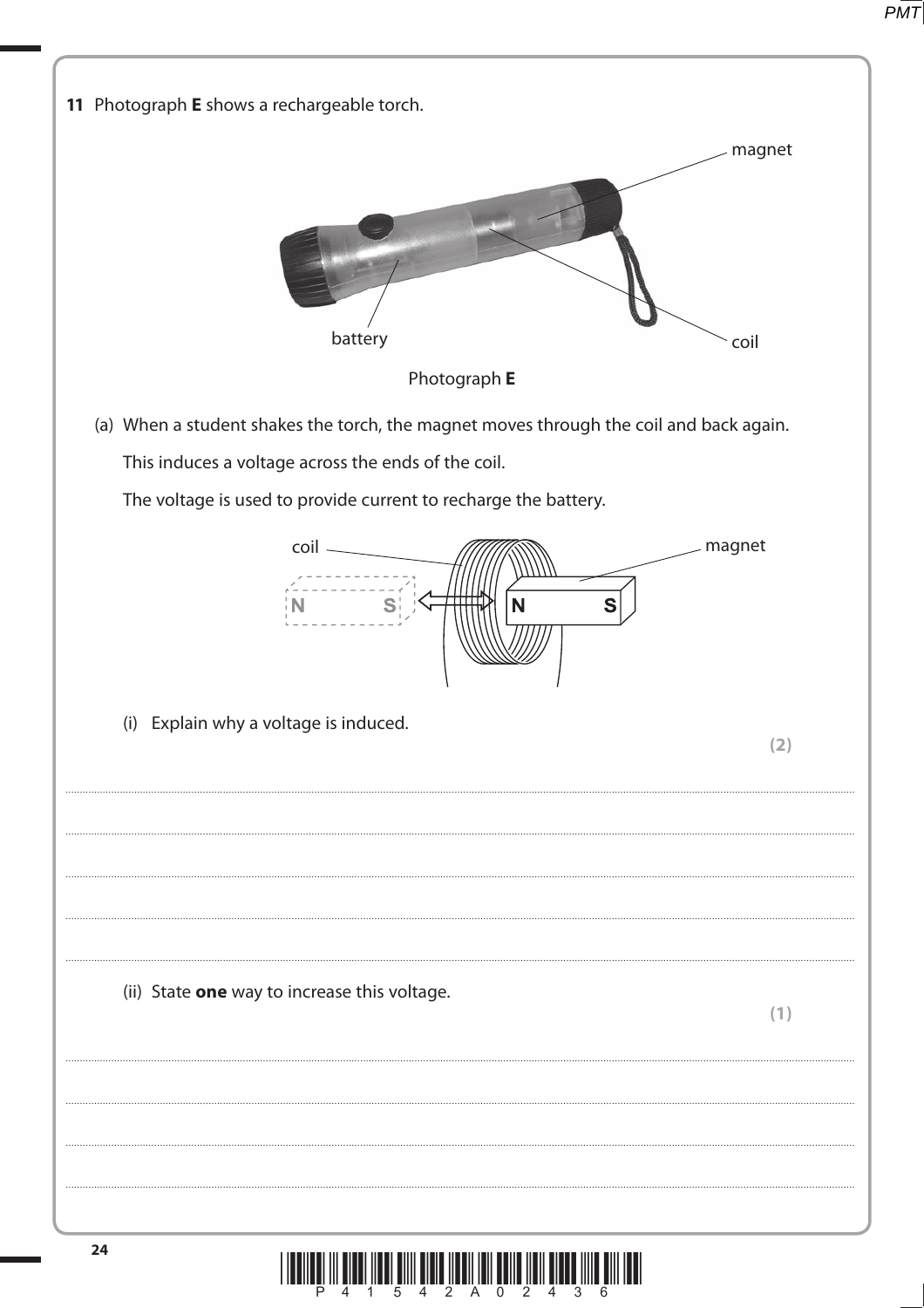![](_page_24_Picture_1.jpeg)

 $1\quad 5\quad 4\quad 2\quad A\quad 0\quad 2\quad 5\quad 3$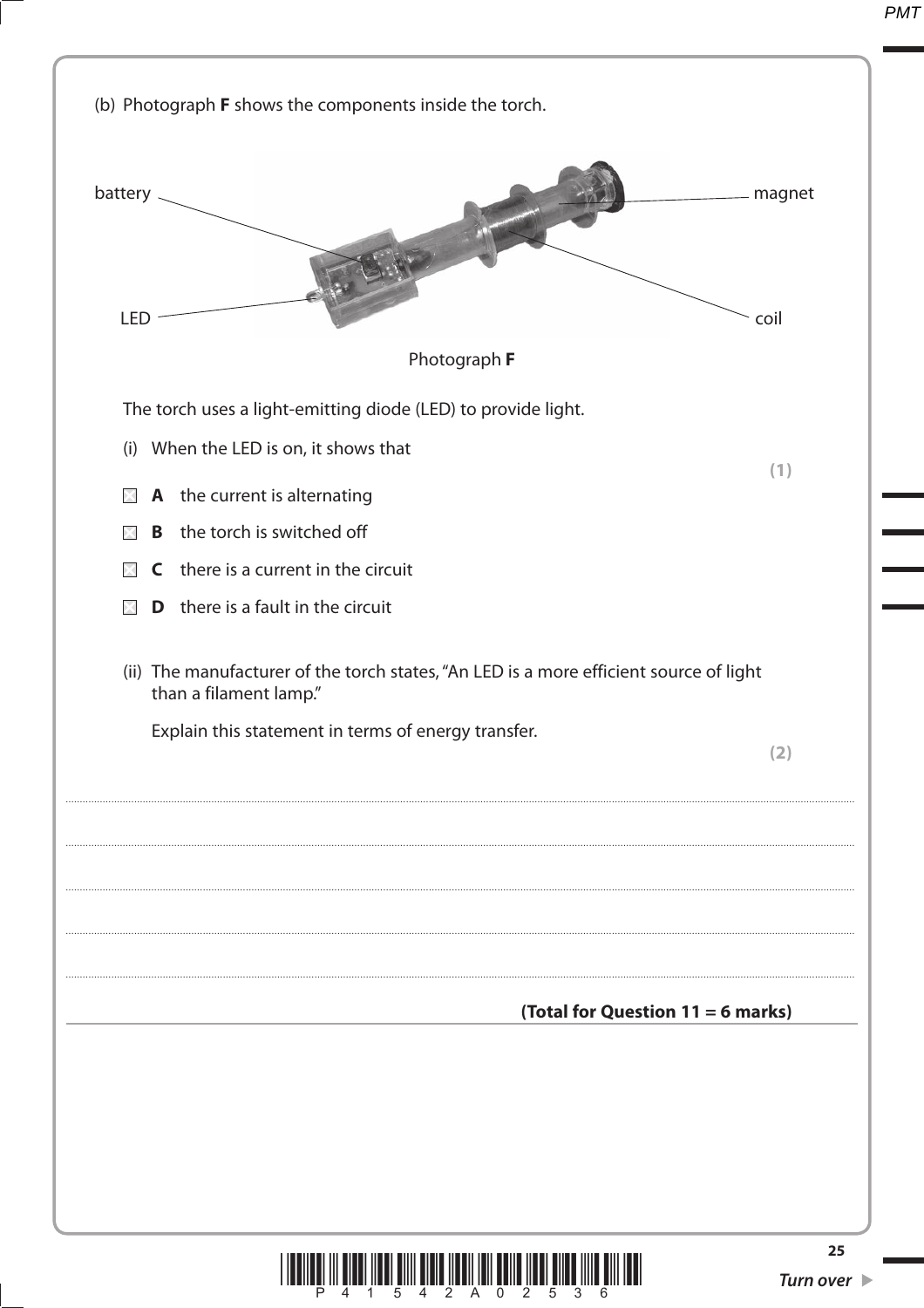![](_page_25_Picture_1.jpeg)

(a) Complete the sentences using words from the box.

|     | chemical                | heat | kinetic | light | sound       |  |
|-----|-------------------------|------|---------|-------|-------------|--|
| (i) | into electrical energy. |      |         |       | energy      |  |
|     | electrical energy.      |      |         |       | energy into |  |
|     |                         |      |         |       |             |  |

![](_page_25_Picture_4.jpeg)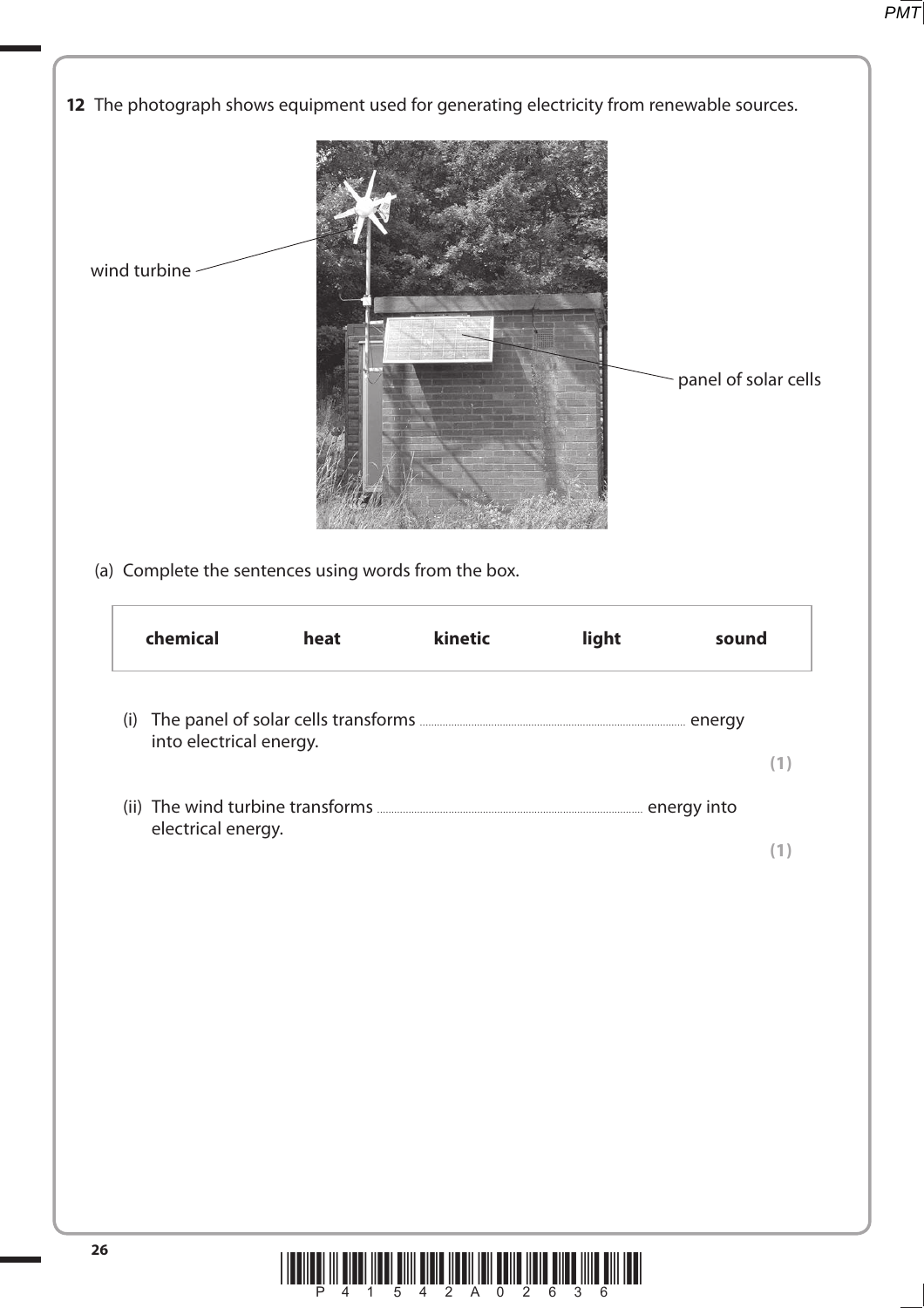![](_page_26_Figure_1.jpeg)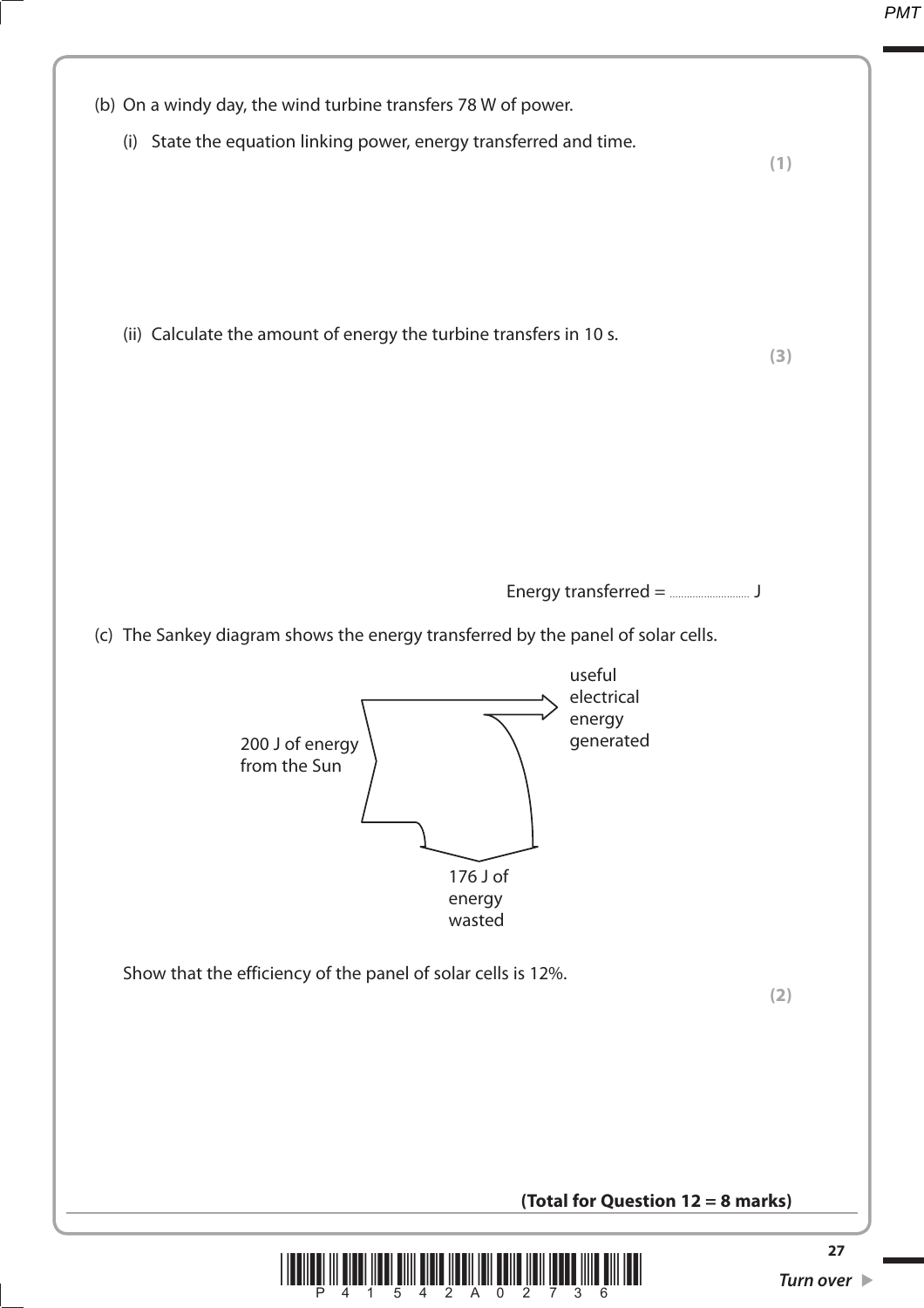| 13 The photograph shows a small aeroplane, of mass 600 kg.                   |     |
|------------------------------------------------------------------------------|-----|
| $EC-003$                                                                     |     |
| This aeroplane has an electric motor powered by fuel cells.                  |     |
| Fuel cells use hydrogen gas and provide an electric current.                 |     |
| (a) When the aeroplane is working, the energy changes are                    | (1) |
| chemical $\rightarrow$ electrical $\rightarrow$ kinetic<br>A                 |     |
| electrical $\rightarrow$ chemical $\rightarrow$ kinetic<br>X<br>B            |     |
| electrical $\rightarrow$ kinetic $\rightarrow$ chemical<br>$\mathbb{R}$<br>C |     |
| kinetic $\rightarrow$ chemical $\rightarrow$ electrical<br>X<br>D            |     |
| (b) The velocity of the aeroplane is 28 m/s.                                 |     |
| State the equation linking kinetic energy, mass and velocity.<br>(i)         | (1) |
| (ii) Calculate the kinetic energy of the aeroplane.                          | (2) |

Kinetic energy = ................................ J

![](_page_27_Picture_3.jpeg)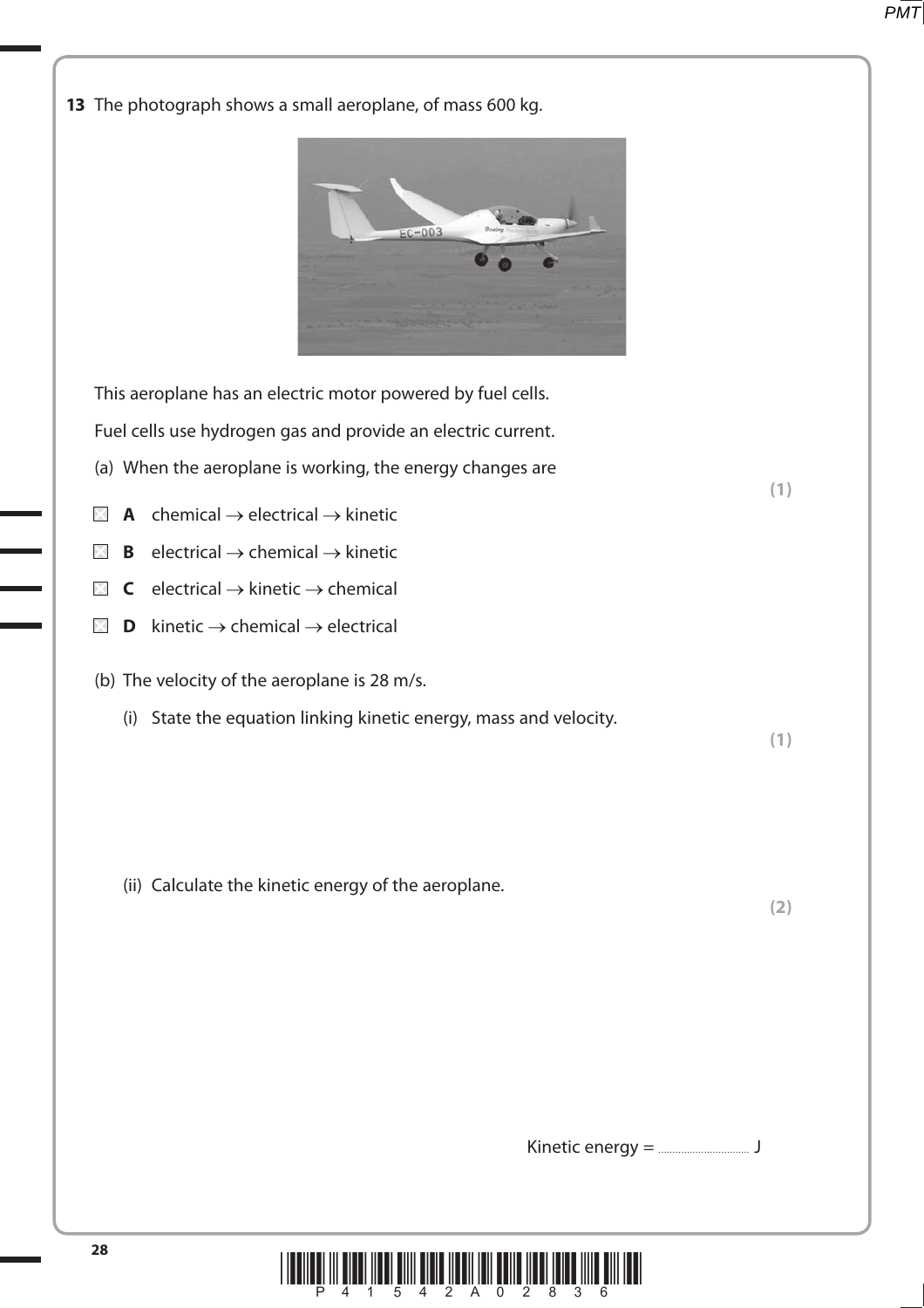| (c) The aeroplane takes off and climbs to a height of 1000 m.                                                                                             |     |
|-----------------------------------------------------------------------------------------------------------------------------------------------------------|-----|
| (i) State the equation linking gravitational potential energy (GPE), mass, $g$ and height.                                                                | (1) |
| (ii) Calculate the gravitational potential energy gained by the aeroplane.                                                                                | (2) |
|                                                                                                                                                           |     |
|                                                                                                                                                           |     |
| (iii) The fuel cells provide a maximum total power of 24 kW. The aeroplane also<br>carries a large rechargeable battery.                                  |     |
| Show, by calculation, that the aeroplane needs this extra source of power to<br>climb to 1000 m in 3 minutes.                                             |     |
|                                                                                                                                                           | (2) |
|                                                                                                                                                           |     |
|                                                                                                                                                           |     |
|                                                                                                                                                           |     |
| (iv) The aeroplane uses fuel cells connected together in series in a 'stack'.                                                                             |     |
| The voltage of each fuel cell is 0.6 V. The maximum current in each fuel cell is 30 A.<br>Show that there must be more than 1300 fuel cells in the stack. |     |
|                                                                                                                                                           | (2) |
|                                                                                                                                                           |     |
|                                                                                                                                                           |     |
|                                                                                                                                                           |     |
| (Total for Question 13 = 11 marks)                                                                                                                        |     |

![](_page_28_Picture_2.jpeg)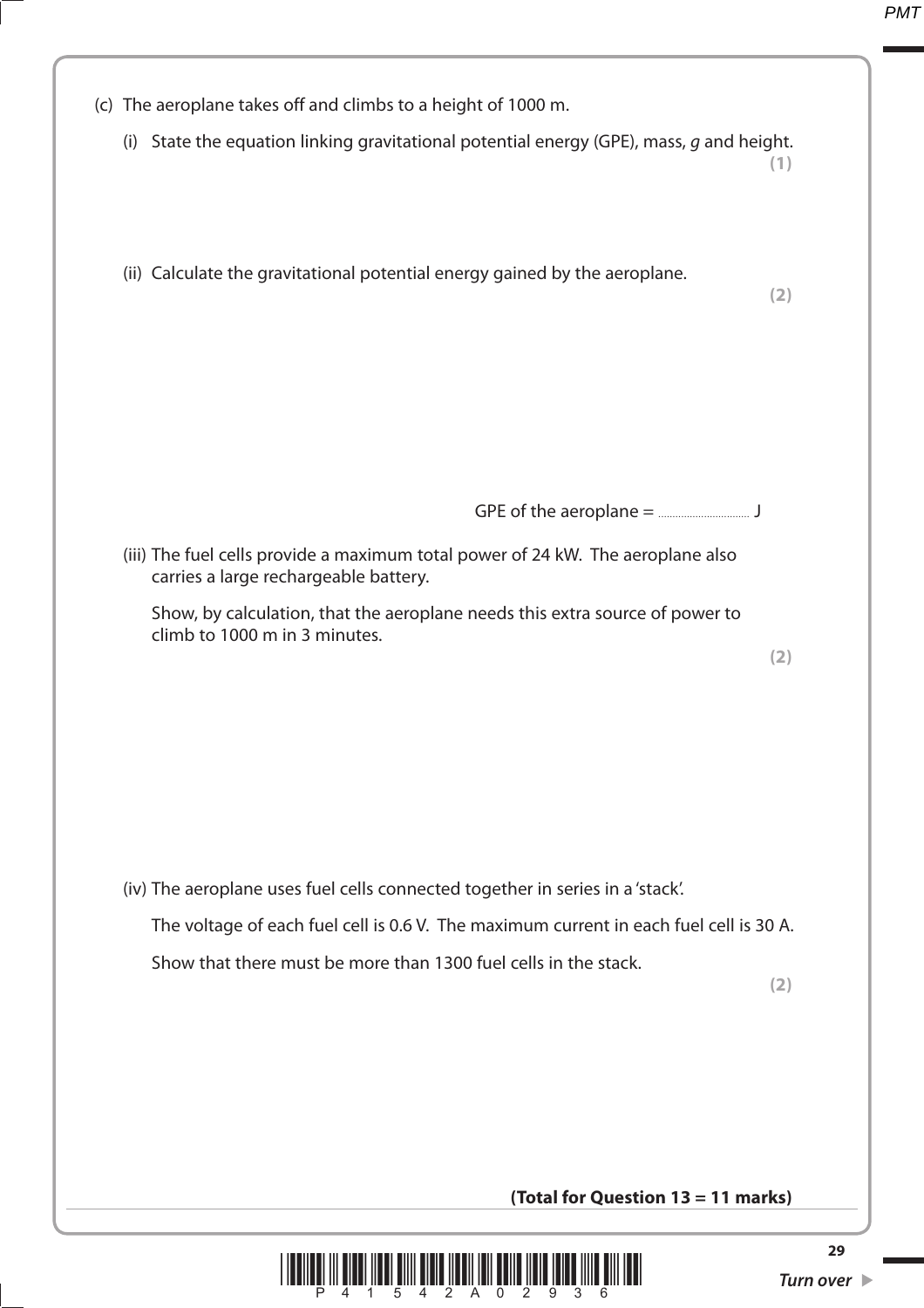![](_page_29_Figure_1.jpeg)

![](_page_29_Picture_2.jpeg)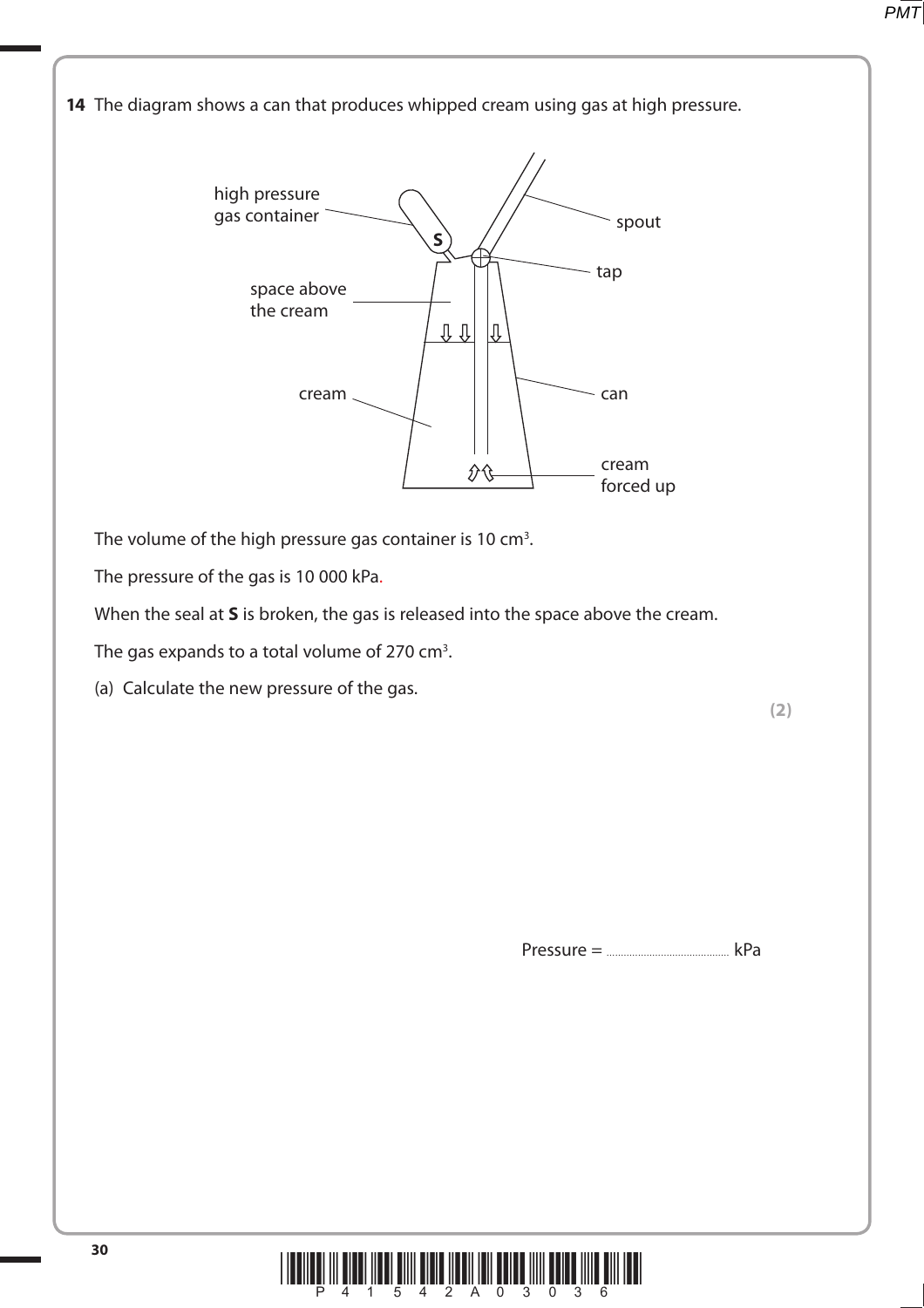| Using ideas about molecules, explain how this affects the pressure of the gas.                                                                     | (3) |
|----------------------------------------------------------------------------------------------------------------------------------------------------|-----|
|                                                                                                                                                    |     |
|                                                                                                                                                    |     |
|                                                                                                                                                    |     |
|                                                                                                                                                    |     |
|                                                                                                                                                    |     |
|                                                                                                                                                    |     |
| (c) Some of the gas molecules dissolve into the cream.                                                                                             |     |
| (i) Suggest how this affects the pressure of the gas in the space above the cream.                                                                 | (2) |
|                                                                                                                                                    |     |
|                                                                                                                                                    |     |
|                                                                                                                                                    |     |
|                                                                                                                                                    |     |
|                                                                                                                                                    |     |
| (ii) When the tap is opened, the pressure of the gas forces the cream out of the spout.<br>The pressure outside the can is less than it is inside. |     |
| Suggest what happens to the dissolved gas as the cream leaves the can.                                                                             | (1) |
|                                                                                                                                                    |     |
|                                                                                                                                                    |     |
|                                                                                                                                                    |     |
|                                                                                                                                                    |     |
| (Total for Question 14 = 8 marks)                                                                                                                  |     |
|                                                                                                                                                    |     |

1

![](_page_30_Picture_2.jpeg)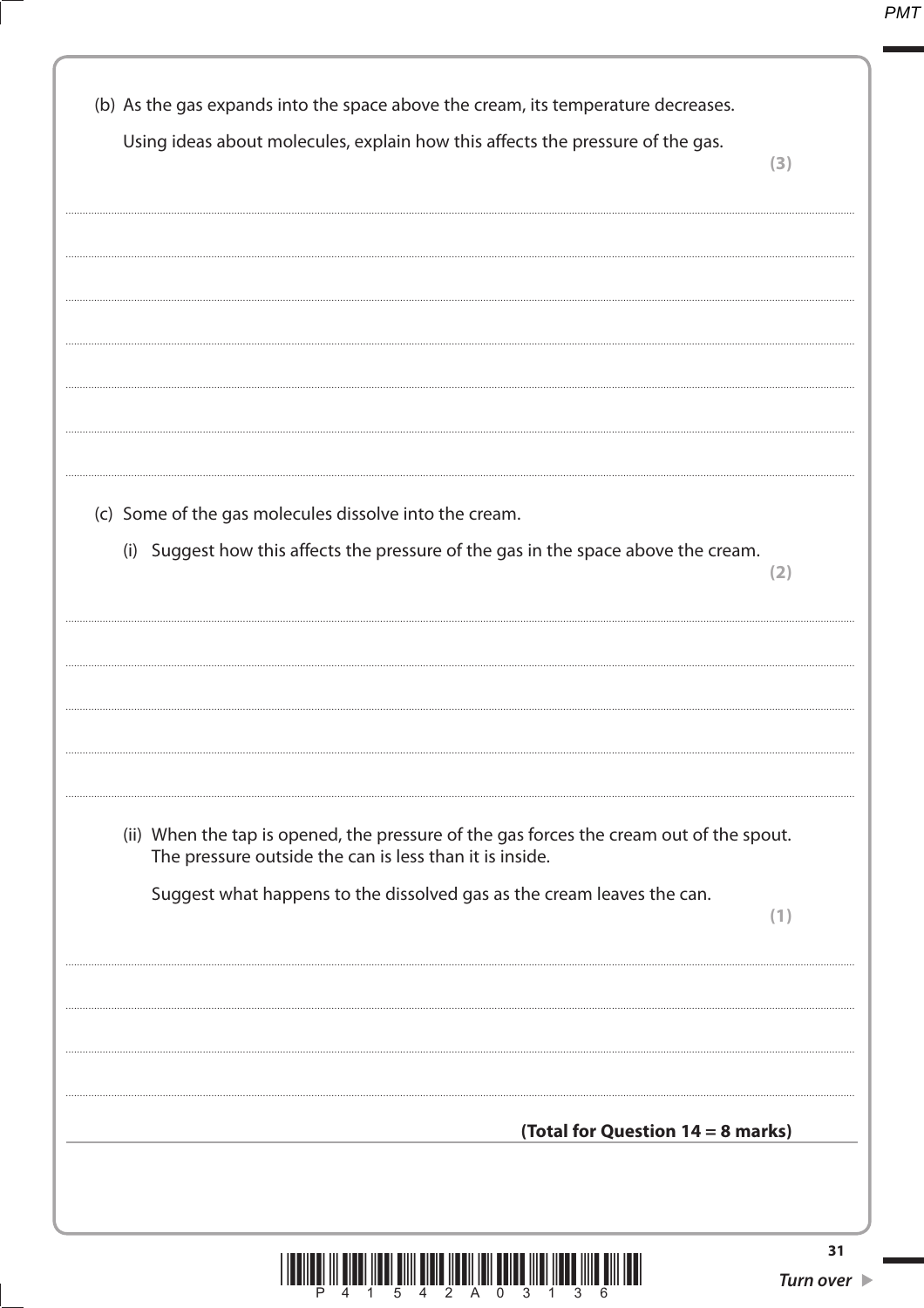![](_page_31_Picture_1.jpeg)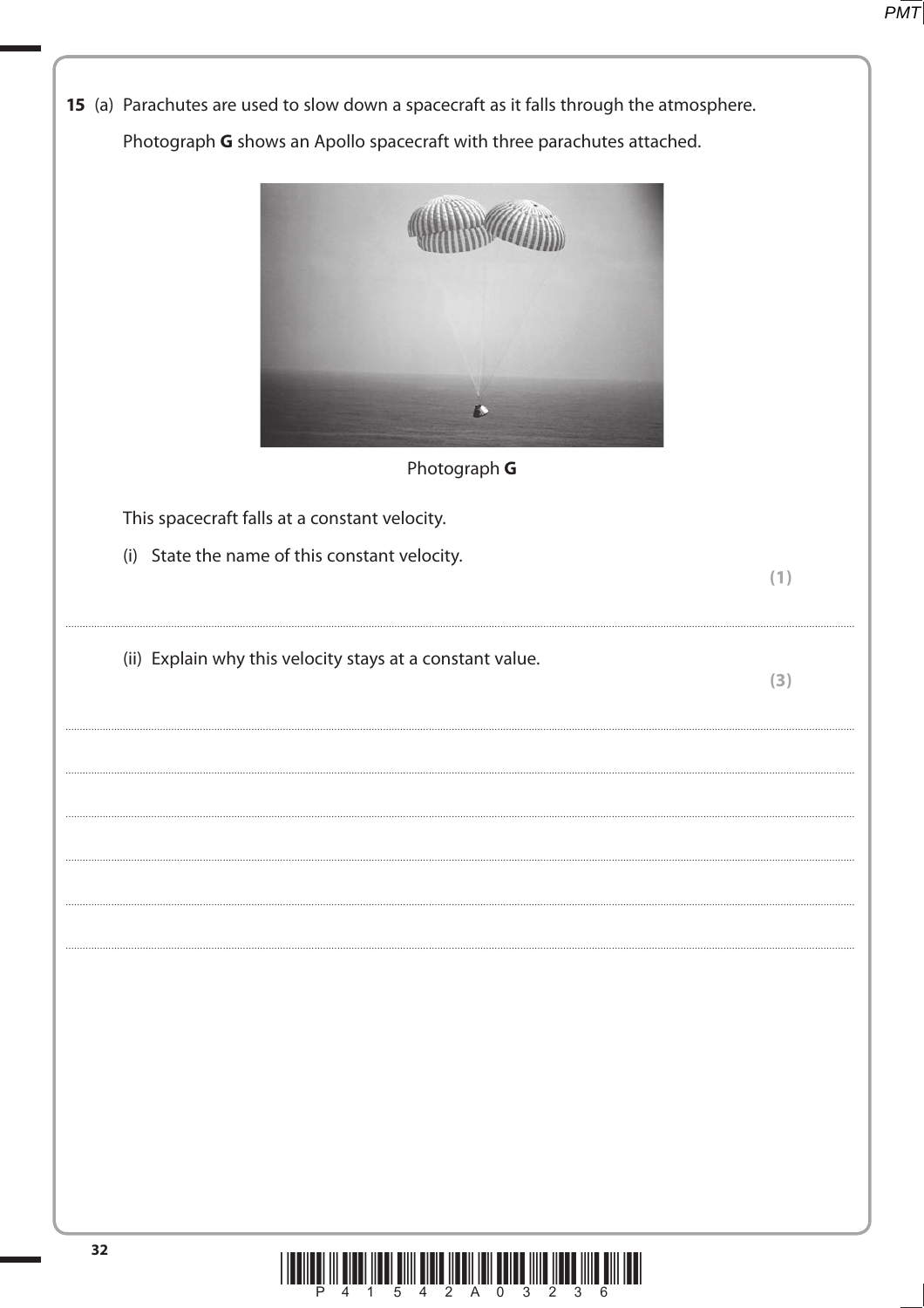![](_page_32_Picture_0.jpeg)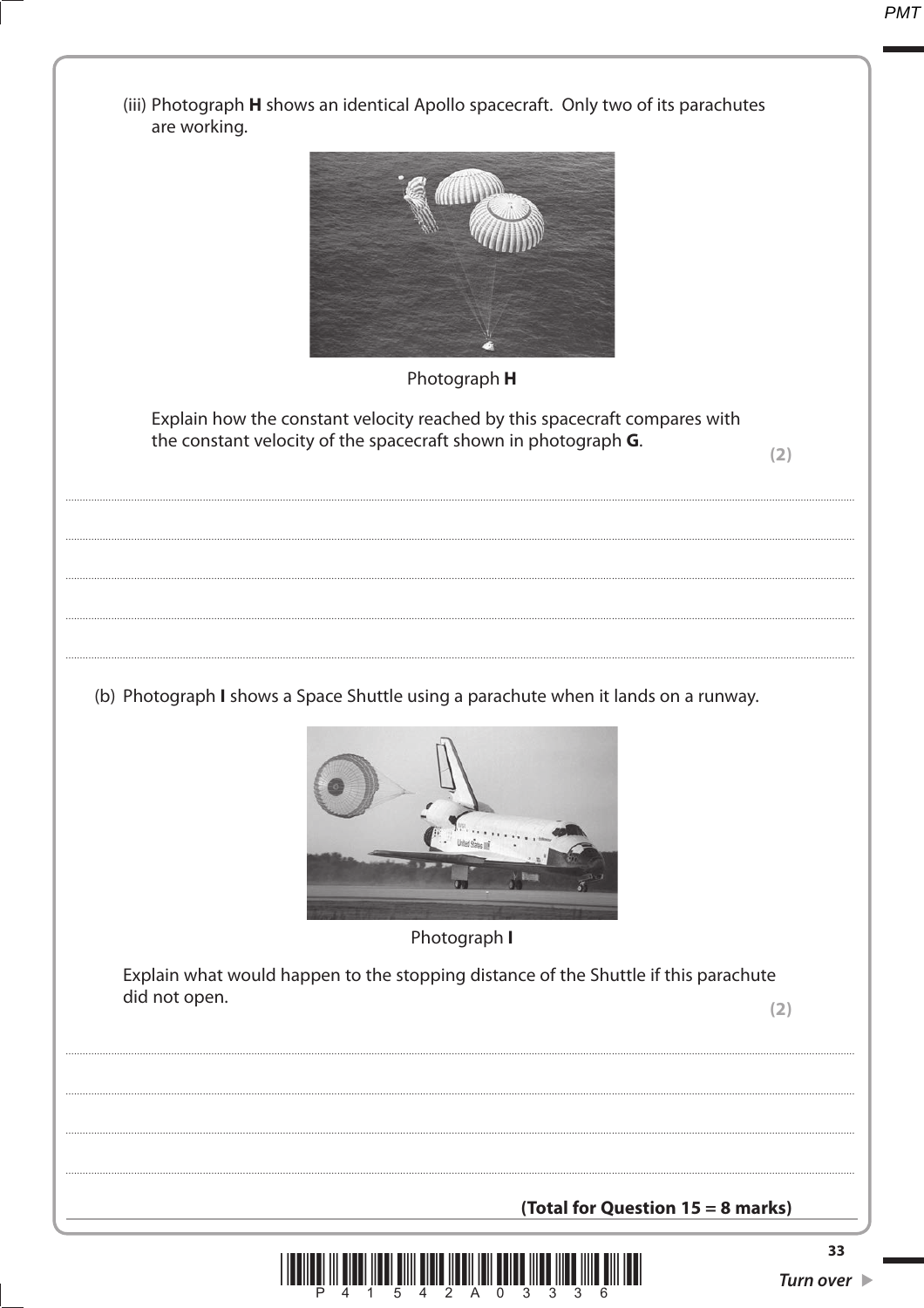![](_page_33_Picture_1.jpeg)

![](_page_33_Picture_3.jpeg)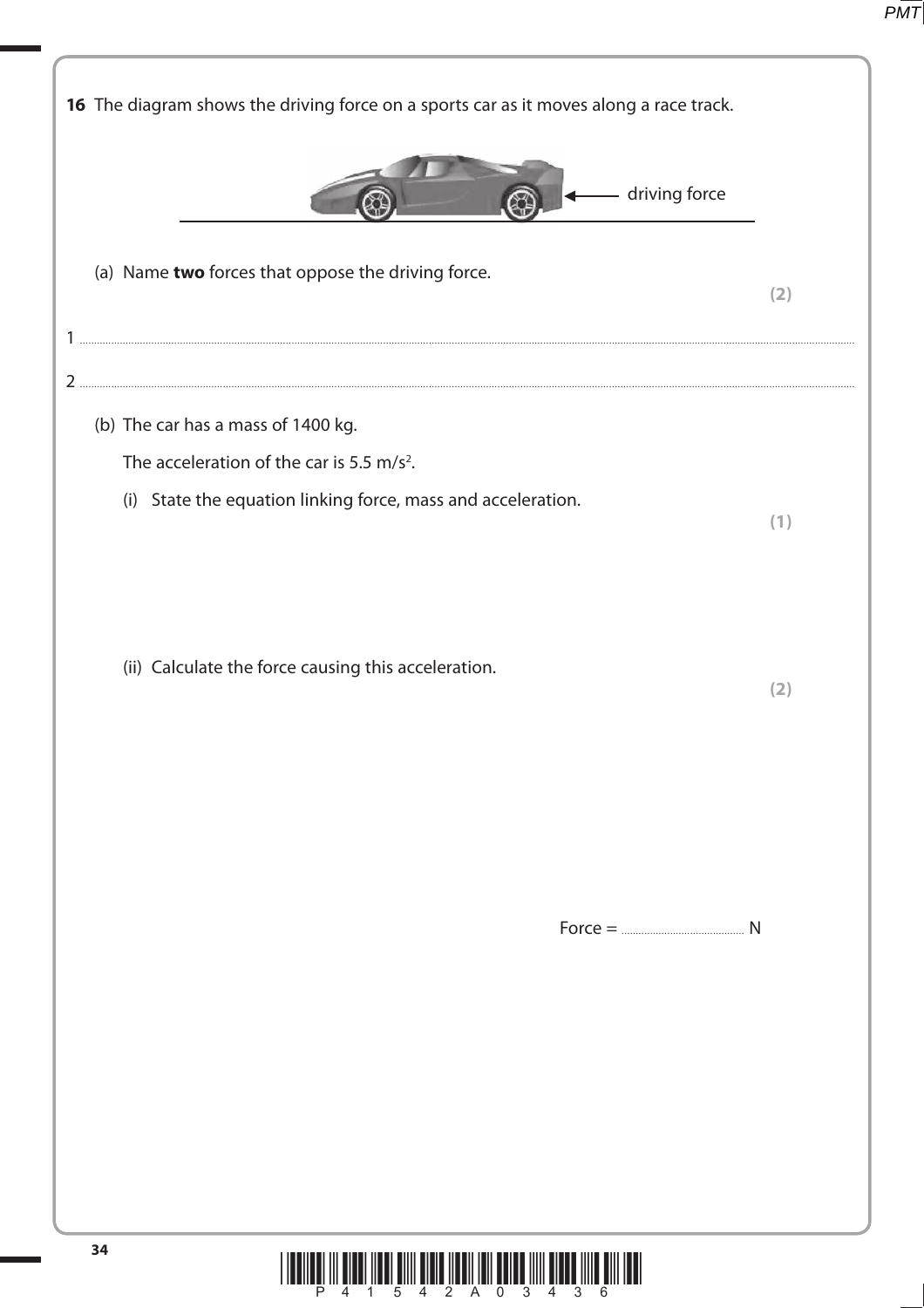![](_page_34_Figure_0.jpeg)

Graph **1**

– 2

time in s

– 3

– 4

– 1

Calculate the distance that the car travels in the first four seconds.

 $\theta$ 0

**(3)**

Distance = ........................................... m

### **QUESTION 16 CONTINUES ON THE NEXT PAGE**

![](_page_34_Picture_6.jpeg)